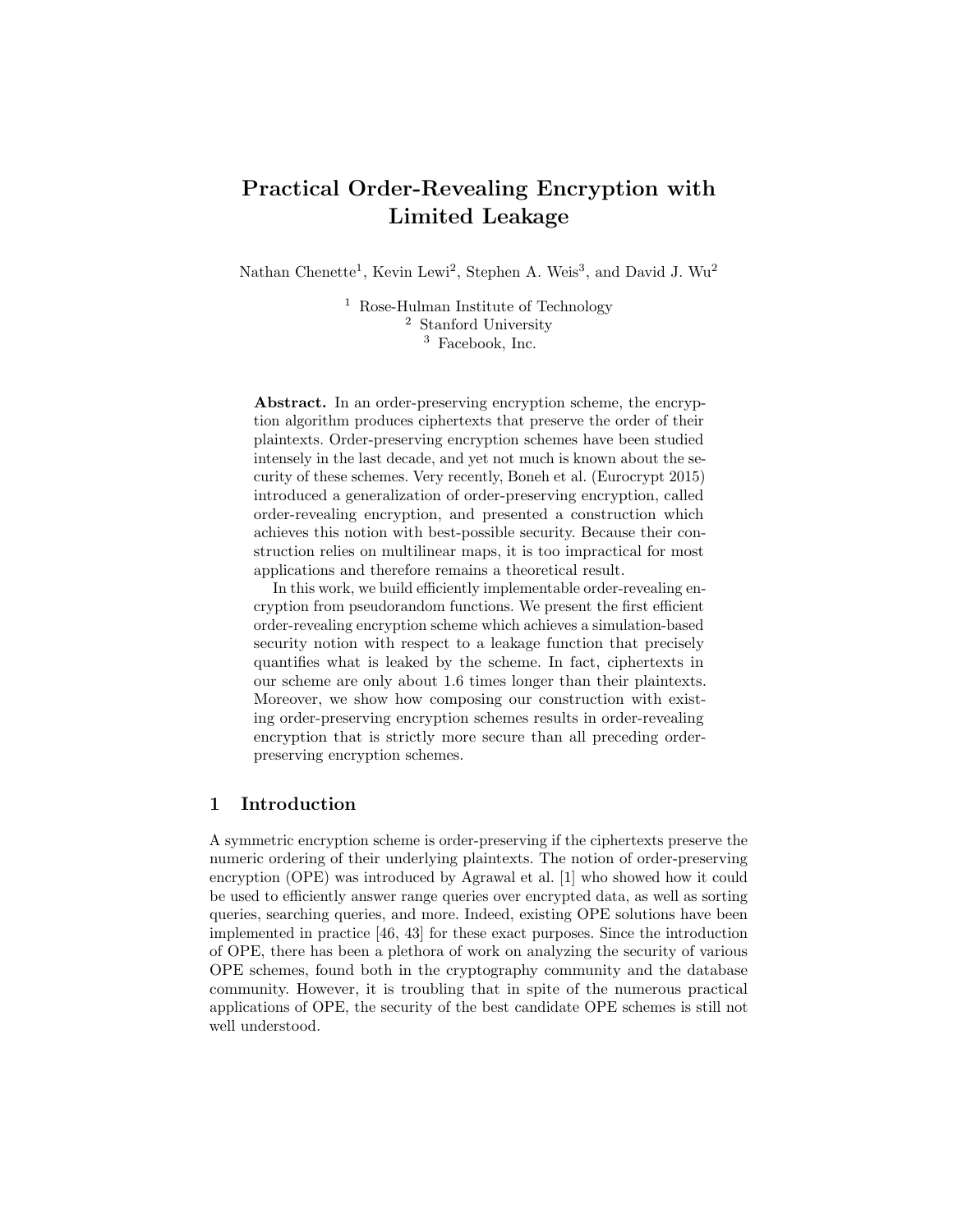Prior work. The first OPE construction by Agrawal et al. [\[1\]](#page-17-0) relied on heuristics and lacked a formal security analysis. Subsequently, Boldyreva et al. [\[7\]](#page-17-1) gave the first formal security definitions for OPE schemes. Boldyreva et al. introduced two primary notions for security of an OPE scheme. The first notion of security for an OPE scheme is called indistinguishability under an ordered chosen plaintext attack (IND-OCPA). The IND-OCPA definition can be viewed as a generalization of semantic security [\[31\]](#page-18-0), and effectively says that encryptions of a sequence of messages should reveal nothing about the underlying messages other than their ordering. However, in the same work, Boldyreva et al. showed that no efficient order-preserving encryption scheme can be IND-OCPA secure, even in settings where the size of the ciphertext space is exponentially larger than the size of the plaintext space.

In light of this lower bound for OPE schemes that satisfy IND-OCPA security, Boldyreva et al. introduced a weaker notion of security (POPF-CCA security) where the encryption function for the OPE scheme is compared to a random order-preserving function—that is, the encryption algorithm for an OPE scheme behaves like a truly random order-preserving function. Under this definition, an OPE scheme inherits the properties of a random order-preserving function.<sup>[4](#page-0-0)</sup> In the same work, Boldyreva et al. gave an explicit construction of an OPE scheme that satisfies POPF-CCA security. However, the POPF-CCA security definition does not precisely specify the information that is leaked by an OPE scheme that achieves this definition. In fact, a scheme that achieves this notion of security does not even satisfy semantic security for a single encryption, and indeed, in subsequent work, Boldyreva et al. [\[8\]](#page-17-2) showed that ciphertexts in their OPE scheme leak approximately the first half of the bits of the underlying plaintexts. In addition, they introduce several new security definitions in order to better quantify the information leakage of OPE schemes that are POPF-CCA secure.

Recently, Boneh et al. [\[9\]](#page-17-3) proposed a generalization of OPE called orderrevealing encryption (ORE). In an OPE scheme, the ciphertexts are numericvalued, and the ordering of the underlying plaintexts is determined by numerically comparing the ciphertexts. In contrast, in an ORE scheme, the ciphertexts are not constrained to any particular form, and instead, there is a publicly computable comparison function which takes two ciphertexts and outputs the numeric ordering of the underlying plaintexts.<sup>[5](#page-0-0)</sup> Although this generalization may at first seem subtle, Boneh et al. constructed an ORE scheme from multilinear maps that achieves the "best-possible" notion of security, which is equivalent to the IND-OCPA security notion for order-preserving encryption.

The main drawback of the Boneh et al. ORE construction is that it relies on complicated tools and strong assumptions on these tools, and as such, is currently impractical to implement.

<sup>&</sup>lt;sup>4</sup>This definition is inspired by the similar definition for PRF security [\[28\]](#page-18-1), which compares the output of a keyed function to that of a truly random function.

<sup>&</sup>lt;sup>5</sup>This application was also observed and independently achieved by Goldwasser et al. [\[29\]](#page-18-2) using indistinguishability obfuscation.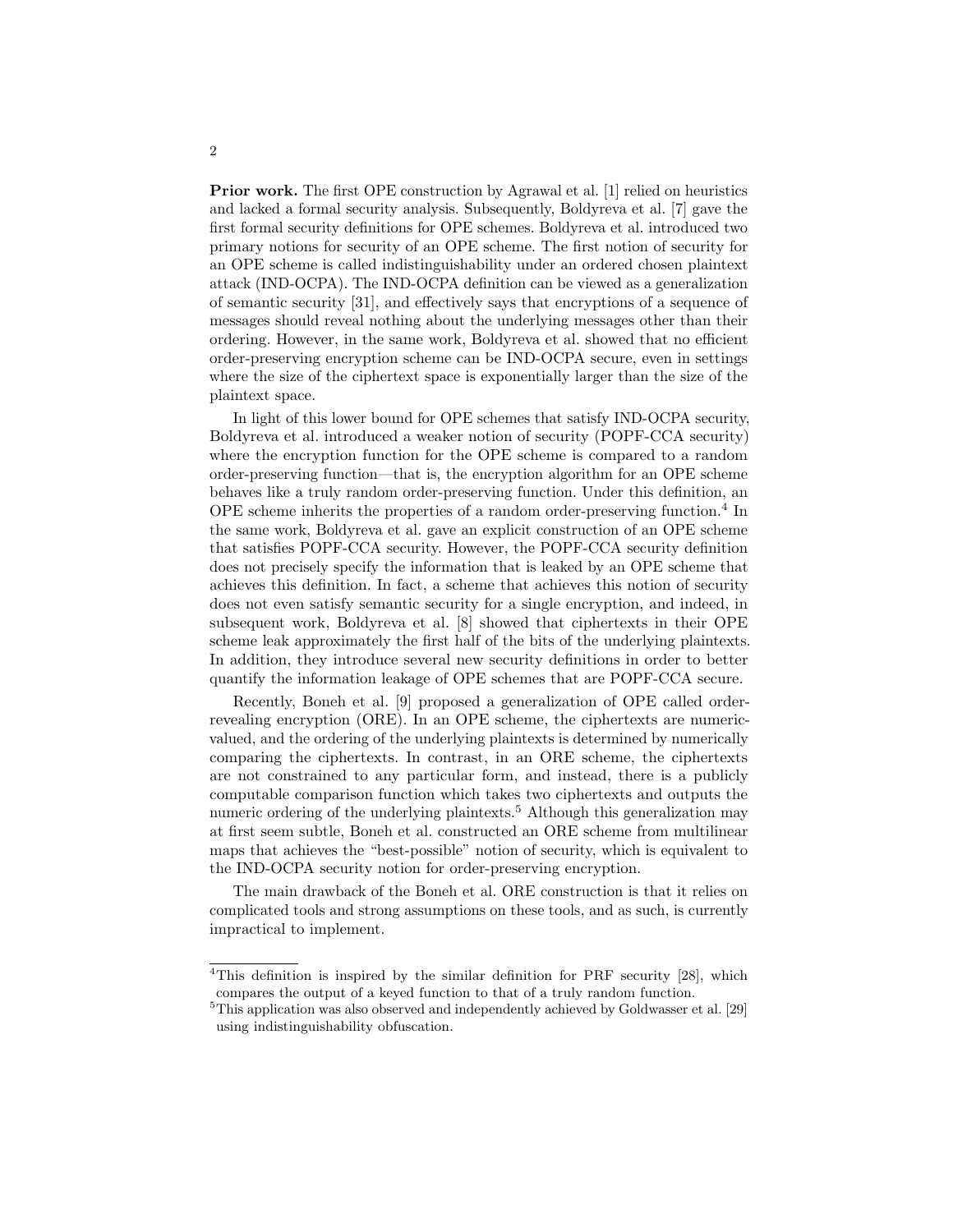#### <span id="page-2-0"></span>1.1 Our Contributions

We now summarize the main contributions of this work, which include a new simulation-based security notion for ORE, along with a practical construction of an ORE scheme which achieves this security notion. We also show how our new construction can be used to achieve a strictly stronger notion of security compared to other stateless and efficiently implementable (e.g., constructions that do not rely on powerful primitives such as multilinear maps and indistinguishability obfuscation) OPE and ORE encryption schemes.

Security model. In our work, we take the general approach of Boneh et al. in constructing an ORE scheme, except we take a more efficient route. Our first contribution is a new security definition for order-revealing encryption schemes that both allows for and explicitly models the leakage in the scheme. Our design goals for introducing this new security model are twofold: first, the security model should enable constructions that are efficiently implementable, and second, it should provide a precise quantification of any information leaked by the scheme. The two primary notions of security, IND-OCPA and POPF-CCA, introduced by Boldyreva et al. [\[7\]](#page-17-1) each satisfy one of these two properties. In particular, all non-interactive, stateless<sup>[6](#page-0-0)</sup> ORE schemes that achieve IND-OCPA security require strong cryptographic primitives such as multilinear maps or indistinguishability obfuscation [\[29,](#page-18-2) [9\]](#page-17-3), and thus, are not efficiently implementable today. At the other end of the spectrum, it is difficult to precisely quantify the leakage of schemes that satisfy POPF-CCA security. The work by Boldyreva et al. [\[8\]](#page-17-2) provides some concrete lower and upper bounds for the leakage under the strong assumption that the plaintexts are drawn from a uniform distribution. For more general distributions, the leakage remains unclear.

In our work, we give a simulation-based definition of security for ORE with respect to a leakage function  $\mathcal{L}$ . In other words, our definition states that whatever an adversary is able to deduce from seeing encryptions of messages  $m_1, \ldots, m_t$ , it could also deduce given only the leakage  $\mathcal{L}(m_1, \ldots, m_t)$ . The "best-possible" security for ORE would correspond to the case where the leakage function simply outputs whether  $m_i < m_j$  for all pairs of messages  $m_i$  and  $m_j$ . By allowing for the possibility of additional leakage, it becomes possible to construct practical ORE schemes from standard assumptions. Thus, our constructions provide a concrete trade-off between security and efficiency. Our security definitions are similar to the simulation-based definitions that have been considered previously in the searchable symmetric encryption literature [\[14,](#page-17-4) [22\]](#page-18-3).

Constructions. In our main construction, we show how to construct an ORE scheme from one-way functions (more precisely, from pseudorandom functions (PRFs) [\[28\]](#page-18-1)). This particular ORE scheme reveals slightly more information than just the ordering of the underlying messages. Specifically, two ciphertexts encrypting messages  $m_1$  and  $m_2$  also reveal the index of the first bit in  $m_1$  and

 ${}^{6}$ There are "mutable" order-preserving encryption schemes [\[42,](#page-19-2) [36,](#page-18-4) [35\]](#page-18-5) that do satisfy IND-OCPA, but they require stateful encryption, and oftentimes, an interactive protocol to "update" ciphertexts. We survey some of these constructions in Section [1.2.](#page-4-0)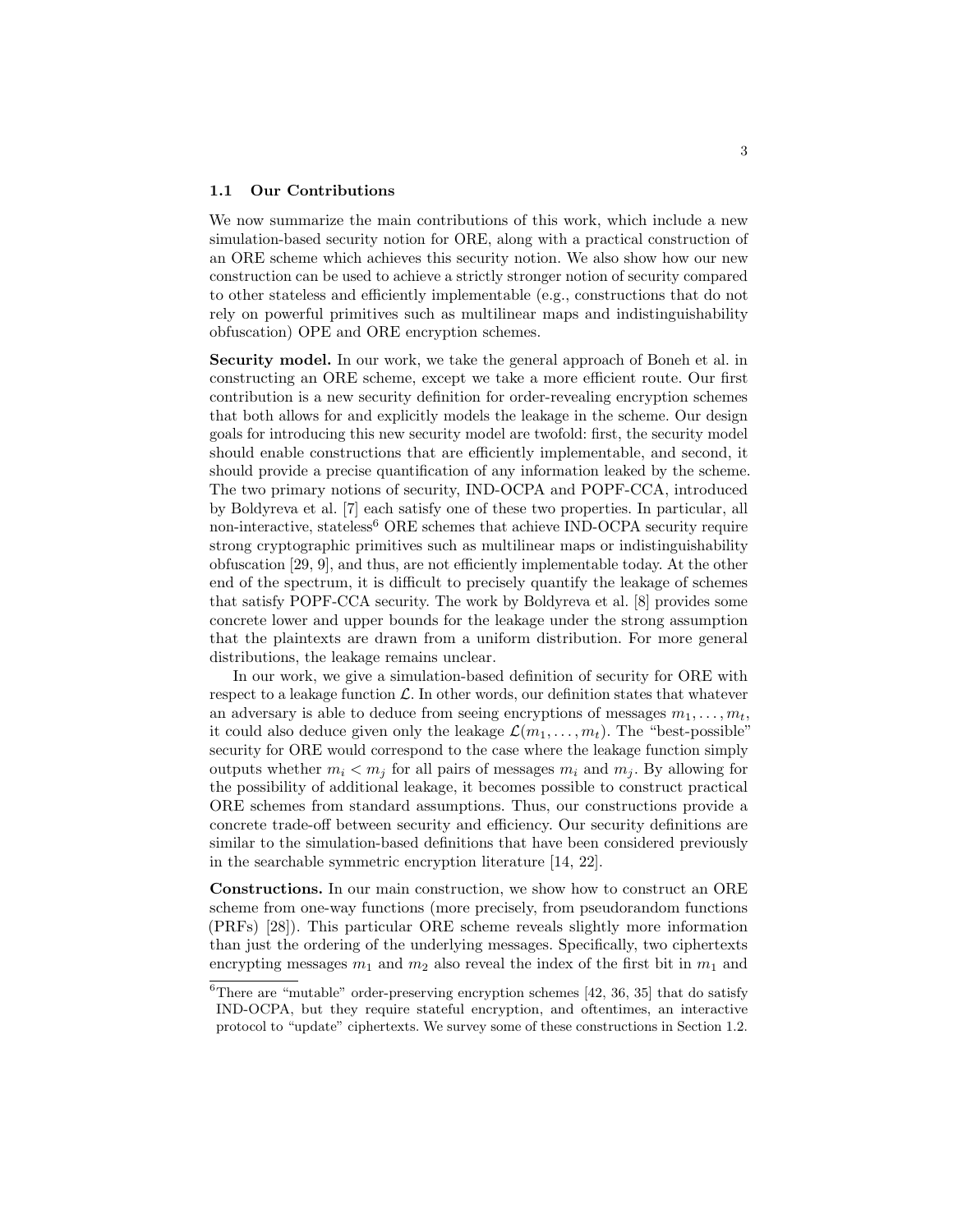$m<sub>2</sub>$  that differ. In other words, our ORE scheme leaks some information about the relative distance between the underlying messages.

We give a brief overview of our PRF-based construction. The secret key in our scheme consists of a PRF key k. The output space of the PRF is the set  $\{0, 1, 2\}$ . Each ciphertext consists of the bits of the message blinded by the outputs of the PRF evaluated on the prefixes of the message. More precisely, to encrypt an *n*-bit message  $m = m_1 m_2 \cdots m_n$ , the encryption algorithm effectively computes the following for each  $i \in [n]$ :

$$
u_i = F(k, m_1 m_2 \cdots m_{i-1}) + m_i \pmod{3}.
$$

Note that to support variable-length PRF inputs, we simply pad the input. We describe our construction in greater detail in Section [3.](#page-9-0) The ciphertext is then the tuple  $ct = (u_1, \ldots, u_n)$  of blinded values.

To compare encryptions  $ct = (u_1, \ldots, u_n)$  and  $ct' = (u'_1, \ldots, u'_n)$  of messages m and m', the evaluator first finds the first index i for which  $u_i \neq u'_i$ . Since  $u_i$ and  $u'_i$  are functions of just the first i bits of m and m', respectively, the first index *i* for which  $u_i \neq u'_i$  is the first bit of m and m' that differ. After identifying the  $i^{\text{th}}$  bit that differs, the evaluator uses  $u_i$  and  $u'_i$  to determine which message has 0 as the *i*<sup>th</sup> bit and which message has 1.<sup>[7](#page-0-0)</sup> Conversely, if  $u_i = u'_i$  for all *i*, then  $ct_i = ct'_i$ , and so  $m = m'$ . Security of this construction follows from the security of the PRF (Theorems [3.2\)](#page-10-0).

Ciphertexts in our candidate scheme are  $\lceil n \cdot \log_2 3 \rceil \approx \lceil 1.6 n \rceil$  bits, where n is the bit-length of the message. As a point of comparison, ciphertexts in the OPE scheme of Boldyreva et al. [\[7\]](#page-17-1) are only  $n + 1$  bits long. While the ciphertexts in our scheme are longer (by a multiplicative factor  $log_2 3$ ), the authors of [\[8\]](#page-17-2) note that even if the size of the ciphertext space is increased beyond  $n + 1$  bits in the Boldyreva et al. scheme, the security of their construction does not improve by any noticeable amount.

We then explain in Section [3.2](#page-12-0) how to convert our ORE scheme into an OPE scheme, at the expense of longer ciphertexts. This is useful for applications where it is more convenient to have a numeric ciphertext space and for order relations to be computable without a "custom" comparison function. The transformation we describe is natural and does not reduce the security of the original ORE scheme. In particular, we note that the resulting OPE scheme does not behave like a random order-preserving function (the ideal object from the POPF-CCA security notion). Thus, the scheme is able to achieve stronger security than the Boldyreva et al. OPE scheme.

Comparison with existing schemes. First, we note in Section [2.3](#page-9-1) that the security of any OPE scheme can be "augmented" by applying ORE encryption on top of OPE encryption. The resulting scheme is at least as secure as the underlying OPE scheme, and moreover, inherits the security properties of the ORE scheme. Hence, by composing our ORE construction with existing OPE constructions, we obtain ORE schemes that are at least as secure.

<sup>&</sup>lt;sup>7</sup>Either  $u_i + 1 = u'_i \pmod{3}$ , in which case  $m < m'$ , or  $u_i - 1 = u'_i \pmod{3}$ , in which case  $m > m'$ .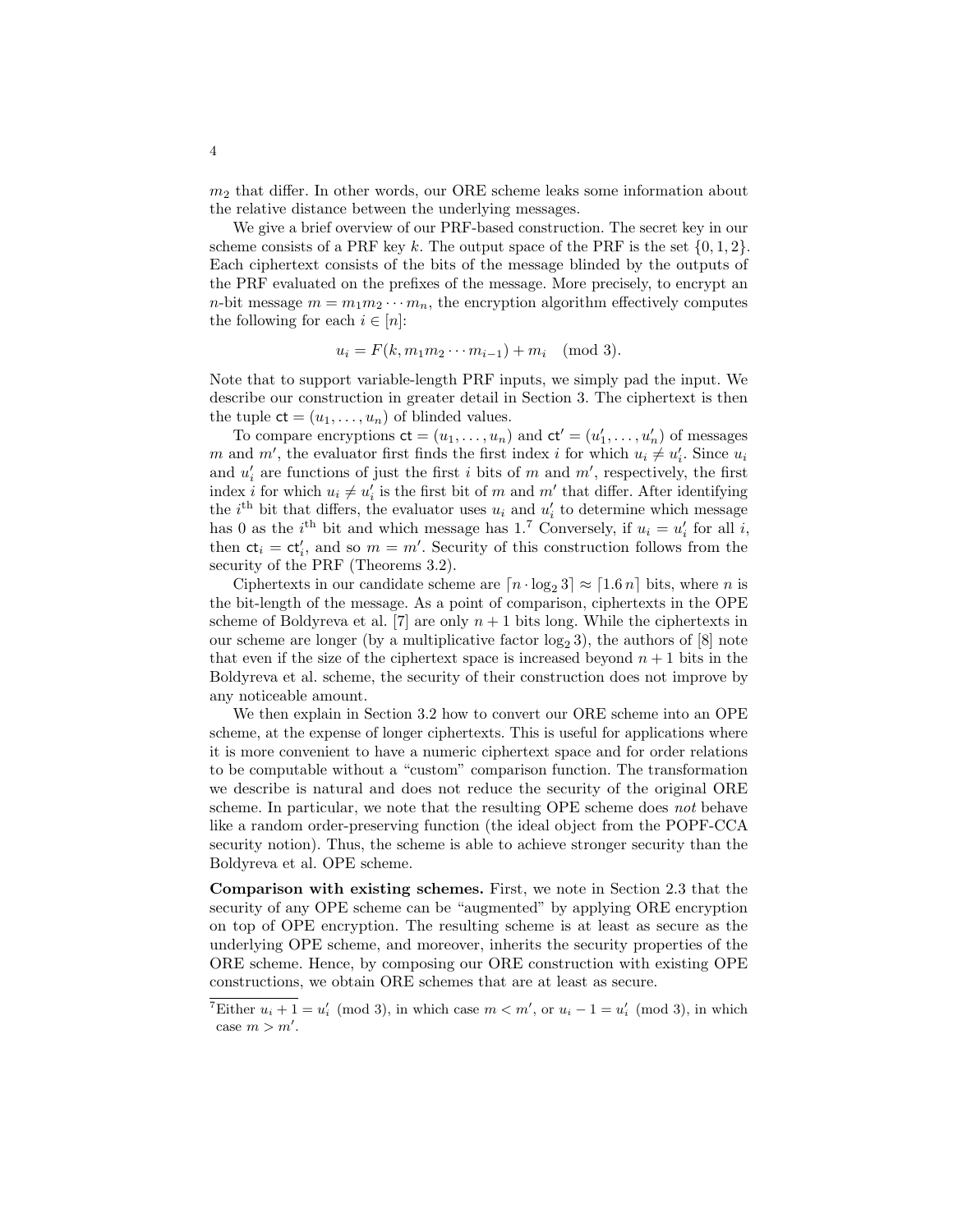While composing an OPE scheme with an ORE scheme yields a scheme that is at least as secure as the underlying OPE scheme, we show that even without this composition, our basic ORE scheme still achieves stronger security guarantees according to the one-wayness metrics introduced by Boldyreva et al. [\[8\]](#page-17-2) for analyzing the leakage of random order-preserving functions (and by extension, any OPE scheme that is POPF-CCA secure). In our work, we introduce two generalized one-wayness notions and show that under a uniform plaintext distribution,[8](#page-0-0) our basic ORE scheme achieves strictly stronger security compared to OPE schemes that are POPF-CCA secure. Specifically, Boldyreva et al. [\[8\]](#page-17-2) show that a random order-preserving function leaks half of the most-significant bits of the messages with probability close to 1. In contrast, under the same settings, we can show that our basic ORE scheme will not leak any constant fraction of the message bits with overwhelming probability.

### <span id="page-4-0"></span>1.2 Related Work

In recent years, there have been numerous works on order-preserving encryption and related notions [\[1,](#page-17-0) [7,](#page-17-1) [8,](#page-17-2) [41,](#page-19-3) [42,](#page-19-2) [47,](#page-19-4) [36,](#page-18-4) [35,](#page-18-5) [38,](#page-19-5) [44\]](#page-19-6). In this section, we survey some of these works.

Security definitions. Though the POPF-CCA security definition introduced by Boldyreva et al. [\[7\]](#page-17-1) is similar in flavor to PRF security, it is not immediately evident what kind of information the output of a random order-preserving function leaks about its input. In a follow-up work [\[8\]](#page-17-2), Boldyreva et al. introduce several notions (based on definitions of one-wayness [\[27\]](#page-18-6) for one-way functions) to capture the information leakage in schemes that are POPF-CCA secure. They show that a random order-preserving function leaks at least half of the bits in each message.

Teranishi et al. [\[47\]](#page-19-4) also introduce a stronger indistinguishability-based notion (stronger than the one-wayness definitions from [\[8\]](#page-17-2), but weaker than IND-OCPA) for OPE schemes, as well as a construction that achieves these stronger notions. Notably, their definition ensures that under a uniform message distribution, any fraction of the low-order bits of the messages being encrypted are hidden.

Recently, Naveed et al. [\[40\]](#page-19-7) analyzed the information leaked by order-preserving encryption used in practical scenarios.

Modular OPE. Boldyreva et al. also introduced the notion of modular OPE as a possible extension of standard OPE [\[8\]](#page-17-2). In modular OPE, a modular shift is applied to each plaintext before applying OPE—so the scheme is not orderpreserving, but naturally supports "wrap-around" range queries. Their modular OPE scheme adds an extra layer of security to vanilla OPE, but it is worth noting that leakage of a small amount of information (say, a single plaintext-ciphertext pair) reveals the shift value and nullifies this added security. Subsequently, Mavroforakis et al. [\[38\]](#page-19-5) designed several protocols to avoid leaking the shift value while using modular OPE schemes in practice.

 ${}^{8}$ This is the only distribution for which we have concrete analysis of the leakage in any POPF-CCA secure scheme.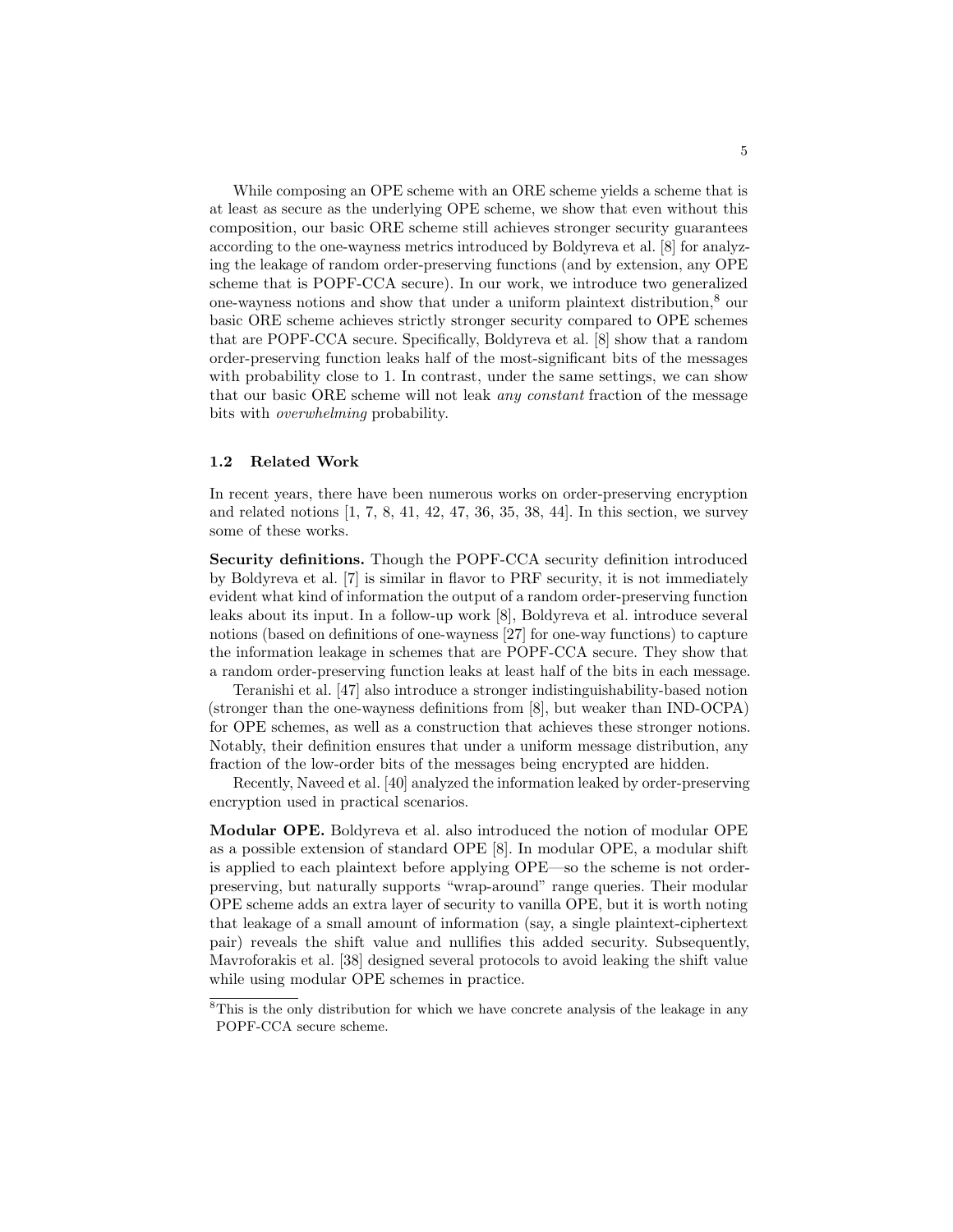Mutable OPE. Popa et al. [\[42\]](#page-19-2) introduced a related notion of a mutable orderpreserving encoding scheme which can be viewed as a two-party protocol that allows a user to insert and store encrypted values in a database such that the database is able to perform comparisons and range queries on the encrypted values without learning anything more about the values. Their construction is interactive and leverages stateful encryption. By working in this setting, the authors are able to circumvent the Boldyreva et al. [\[7\]](#page-17-1) lower bound for order-preserving encryption and show that their scheme is IND-OCPA secure.

In subsequent work, Kerschbaum and Schröpfer [\[36\]](#page-18-4) improved on the communication complexity of the Popa et al. construction at the expense of increasing the amount of client-side state. Specifically, in their construction, the amount of persistent state the client has to maintain increases linearly in the number of elements inserted into the database. More recently, Kerschbaum [\[35\]](#page-18-5) introduced a new notion of frequency-hiding OPE that introduces additional randomness to hide whether multiple ciphertexts encrypt the same value. Their notions provide a strictly stronger guarantee than IND-OCPA.

Very recently, Roche et al. [\[44\]](#page-19-6) introduced the notion of partial orderpreserving encodings, which optimizes for the setting where there are a huge number of insertion queries but only a moderate number of range queries. Their protocol improves upon the round-complexity for insertions compared to the Popa et al. protocol [\[42\]](#page-19-2), and requires the client to maintain less state than the Kerschbaum-Schröpfer construction [\[36\]](#page-18-4). All of the schemes described here require stateful encryption and employ an interactive encryption procedure.

ORE. Order-revealing encryption schemes, as introduced by Boneh et al. [\[9\]](#page-17-3) provide another method of circumventing the Boldyreva et al. lower bound [\[7\]](#page-17-1). In an ORE scheme, the public comparison operation is not required to correspond to numerically comparing the ciphertexts, and in fact, the ciphertexts themselves need not be elements of a numeric, well-ordered set. This type of relaxation was previously considered by Pandey and Rouselakis [\[41\]](#page-19-3) in the context of property-preserving encryption. In a property-preserving encryption scheme, there is a publicly computable function that can be evaluated on ciphertexts to determine the value of some property on the underlying plaintexts. Order-revealing encryption can thus be viewed as a property-preserving encryption scheme for the comparison operation. Pandey and Rouselakis introduce and explore several indistinguishability-based notions of security for property-preserving encryption; however, they do not construct an order-revealing encryption scheme.

To the best of our knowledge, all existing ORE schemes that provide IND-OCPA security either rely on very strong (and currently impractical) cryptographic primitives such as indistinguishability obfuscation [\[29\]](#page-18-2) and cryptographic multilinear maps [\[9\]](#page-17-3), or only achieve a weaker notion of security [\[3,](#page-17-5) [12\]](#page-17-6) when instantiated with simple cryptographic primitives such as public key cryptography. For the constructions based on indistinguishability obfuscation or multilinear maps [\[29,](#page-18-2) [9\]](#page-17-3), security of the ORE scheme is conditional on the conjectured secu-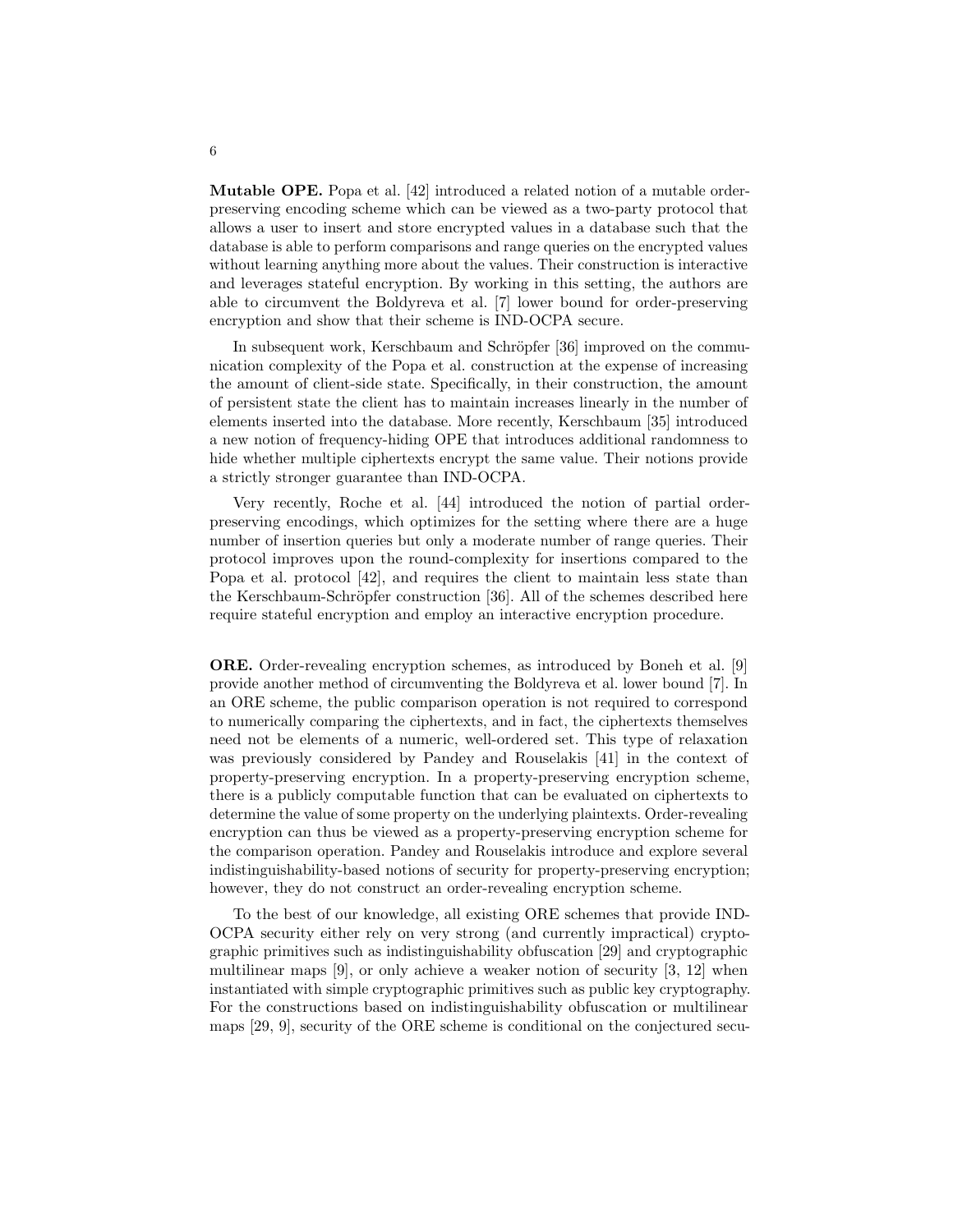rity of cryptographic multilinear maps  $[10, 23, 20, 37, 26, 21, 2]$  $[10, 23, 20, 37, 26, 21, 2]$  $[10, 23, 20, 37, 26, 21, 2]$  $[10, 23, 20, 37, 26, 21, 2]$  $[10, 23, 20, 37, 26, 21, 2]$  $[10, 23, 20, 37, 26, 21, 2]$  $[10, 23, 20, 37, 26, 21, 2]$  $[10, 23, 20, 37, 26, 21, 2]$  $[10, 23, 20, 37, 26, 21, 2]$  $[10, 23, 20, 37, 26, 21, 2]$  $[10, 23, 20, 37, 26, 21, 2]$  $[10, 23, 20, 37, 26, 21, 2]$  $[10, 23, 20, 37, 26, 21, 2]$ . However, in the last few months, numerous attacks [\[16,](#page-18-11) [11,](#page-17-9) [19,](#page-18-12) [33,](#page-18-13) [17,](#page-18-14) [39,](#page-19-9) [18\]](#page-18-15) on these multilinear maps have emerged, raising some doubts about the security of constructions that leverage them.

To avoid multilinear maps in favor of more well-studied number-theoretic or lattice-based assumptions, one can apply arity-amplification techniques [\[3,](#page-17-5) [12\]](#page-17-6) to a single-input functional encryption scheme based on simpler assumptions such as learning with errors [\[30\]](#page-18-16) or semantically-secure public-key encryption [\[45,](#page-19-10) [32\]](#page-18-17). However, due to limitations of the underlying functional encryption schemes, the resulting ORE scheme only provides "bounded-message" security—that is, security only holds if there is an a priori (polynomial) bound on the maximum number of messages that will be encrypted. Moreover, the length of the ciphertexts in this scheme grows polynomially in the bound on the number of messages that will be encrypted. These constraints severely limit the practicality of the resulting ORE scheme. To obtain full semantic security, it would be necessary to apply the arity-amplification transformation to a more powerful functional encryption scheme, but to date, the only known candidates of such schemes rely again on indistinguishability obfuscation [\[24\]](#page-18-18) or multilinear maps [\[25\]](#page-18-19).

Recently, Bun and Zhandry [\[13\]](#page-17-10) investigated the connection between orderrevealing encryption and problems in learning theory.

Other schemes. Numerous ad hoc or heuristic order-preserving encryption schemes [\[6,](#page-17-11) [34,](#page-18-20) [48\]](#page-19-11) have been proposed in the literature, but most lack formal security analysis.

# 2 Order-Revealing Encryption

In this section, we establish and review some conventions that we use in this work, and also formally define our security notions for our encryption schemes.

**Preliminaries.** For  $n \in \mathbb{N}$ , we write [n] to denote the set of integers  $\{1, \ldots, n\}$ . and  $\mathbb{Z}_n$  to denote the additive group of integers modulo n. If  $\mathcal{P}(x)$  is a predicate on x, we write  $\mathbf{1}(\mathcal{P}(x))$  to denote the indicator function for  $\mathcal{P}$ : that is,  $\mathbf{1}(\mathcal{P}(x)) = 1$ if and only if  $\mathcal{P}(x) = 1$ , and 0 otherwise. If  $x, y \in \{0, 1\}^*$  are bit-strings, we write  $x\|y$  to denote the concatenation of x and y. For a finite set S, we write Unif(S) to denote the uniform distribution on S. We say a function  $f(\lambda)$  is negligible in a security parameter  $\lambda$  if  $f = o(1/\lambda^c)$  for all  $c \in \mathbb{N}$ . We write negl( $\lambda$ ) to denote a negligible function in  $\lambda$  and poly $(\lambda)$  to denote a polynomial in  $\lambda$ . We say an event occurs with negligible probability if the probability of the event is negl $(\lambda)$ , and it occurs with overwhelming probability if the complement of the event occurs with negligible probability. Finally, we review the definition of a pseudorandom function (PRF) [\[28\]](#page-18-1). Let  $\text{Funs}[\mathcal{D}, \mathcal{R}]$  denote the set of all functions from a domain D to a range R. In this paper, we specialize the domain of our PRFs to  $\{0,1\}^n$ .

<span id="page-6-0"></span> $9$ To date, the only concrete instantiations of indistinguishability obfuscation [\[24,](#page-18-18) [5,](#page-17-12) [4,](#page-17-13) [49\]](#page-19-12) leverage multilinear maps.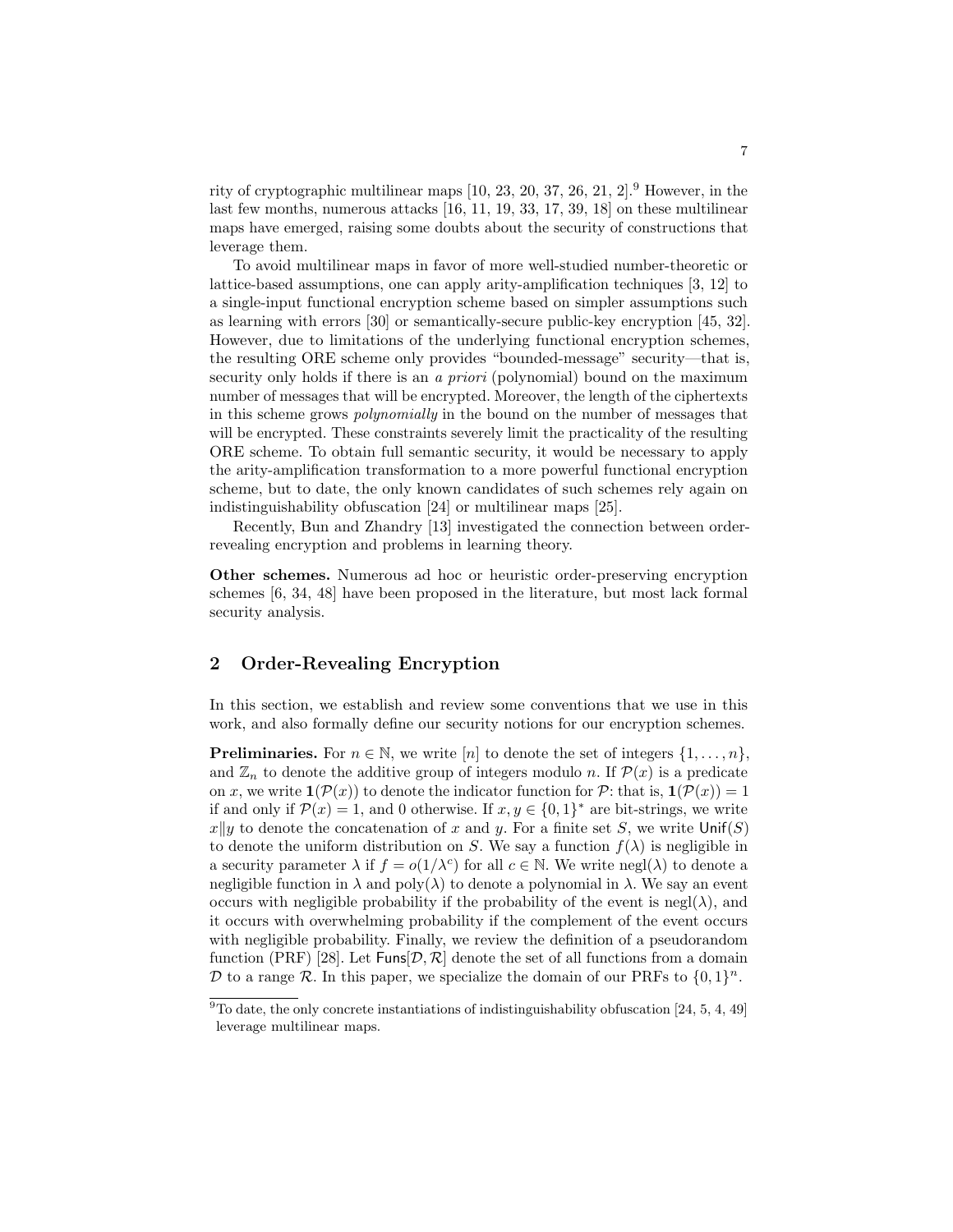Definition 2.1 (Pseudorandom Function [\[28\]](#page-18-1)). Fix a security parameter  $\lambda$ . A PRF  $F : \mathcal{K} \times \{0,1\}^n \to \mathcal{R}$  with key space  $\mathcal{K}$ , domain  $\{0,1\}^n$ , and range  $\mathcal{R}$  is secure if for all efficient adversaries A,

$$
\left| \Pr \left[ k \stackrel{\text{R}}{\leftarrow} \mathcal{K} : \mathcal{A}^{F(k, \cdot)}(1^{\lambda}) = 1 \right] - \right.
$$
  

$$
\left| \Pr \left[ f \stackrel{\text{R}}{\leftarrow} \mathsf{Funs}[\{0, 1\}^n, \mathcal{R}] : \mathcal{A}^{f(\cdot)}(1^{\lambda}) = 1 \right] \right| = \text{negl}(\lambda).
$$

#### 2.1 Order-Revealing Encryption

An order-revealing encryption (ORE) scheme is a tuple of algorithms  $\Pi$  = (ORE. Setup, ORE. Encrypt, ORE. Compare) defined over a well-ordered domain  $D$ with the following properties:

- $-$  ORE. Setup $(1^{\lambda}) \rightarrow$  sk. On input a security parameter  $\lambda$ , the setup algorithm ORE.Setup outputs a secret key sk.
- ORE. Encrypt(sk, m)  $\rightarrow$  ct. On input the secret key sk and a message  $m \in \mathcal{D}$ , the encrypt algorithm ORE.Encrypt outputs a ciphertext ct.
- ORE.Compare(ct<sub>1</sub>, ct<sub>2</sub>)  $\rightarrow$  b. On input two ciphertexts ct<sub>1</sub>, ct<sub>2</sub>, the compare algorithm ORE.Compare outputs a bit  $b \in \{0, 1\}$ .

Remark 2.2 (Public Parameters). In general, the setup algorithm of an ORE scheme can also output public parameters pp which are then passed as an additional input to the comparison algorithm, as is done in Boneh et al. [\[9\]](#page-17-3). However, none of our constructions require these public parameters, so we omit them in this work for simplicity.

Remark 2.3 (Support for Decryption). As described, our definition of an order-revealing encryption scheme does not include a "decryption" function. However, this omission is without loss of generality. To decrypt a message, the holder of the secret key can use the secret key to encrypt messages of her choosing, apply the comparison algorithm, and perform binary search to recover the message. An alternative method that avoids the need for binary search is to augment each ORE encryption of a message  $m$  with an encryption of  $m$  under a CPA-secure symmetric encryption scheme. The secret key of the ORE scheme would also include the key for the symmetric encryption scheme. As long as the underlying encryption scheme is CPA-secure, including this additional ciphertext does not compromise security. For the remainder of this work, we use the schema described above that does not explicitly specify a decryption function.

Correctness. Fix a security parameter λ. An ORE scheme  $\Pi = (ORE. Setup,$ ORE. Encrypt, ORE. Compare) over a well-ordered domain  $\mathcal D$  is correct if for sk  $\leftarrow$ ORE.Setup( $1^{\lambda}$ ), and all messages  $m_1, m_2 \in \mathcal{D}$ ,

 $Pr[ORE. Compare(ct_1, ct_2) = 1(m_1 < m_2)] = 1 - negl(\lambda),$ 

where  $ct_1 \leftarrow \text{ORE.}$ Encrypt(sk,  $m_1$ ) and  $ct_2 \leftarrow \text{ORE.}$ Encrypt(sk,  $m_2$ ), and the probability is taken over the random coins in ORE.Setup and ORE.Encrypt.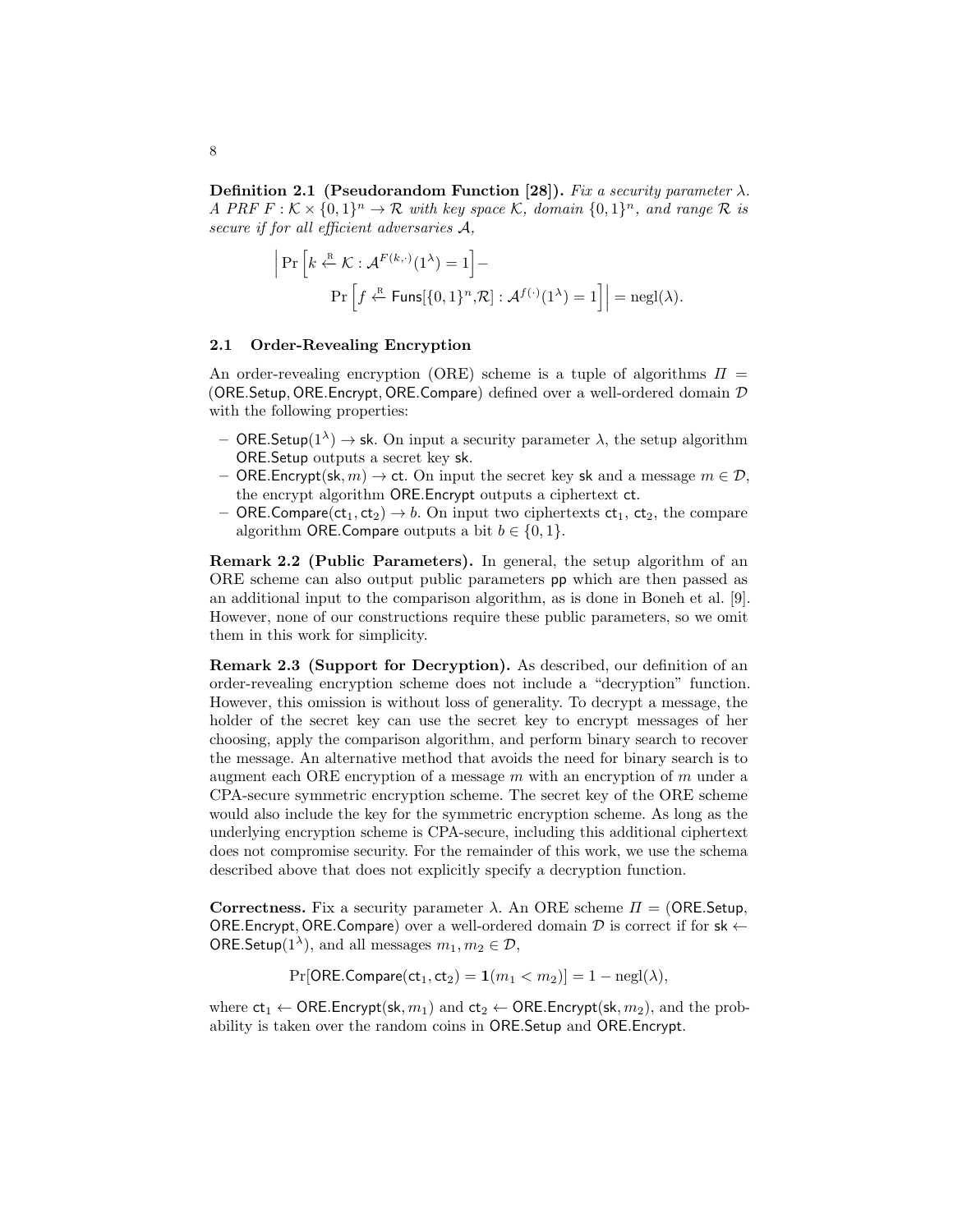Security. We now give our simulation-based notion of security for an ORE scheme. As described in Section [1.1,](#page-2-0) our security definition is parameterized by a leakage function  $\mathcal{L}$ , which exactly specifies what is leaked by an ORE scheme.

<span id="page-8-0"></span>Definition 2.4 (Security of ORE with Leakage). Fix a security parameter  $\lambda \in \mathbb{N}$ . Let  $\Pi_{\text{ore}} = (\text{ORE}.\text{Setup}, \text{ORE}.\text{Property}, \text{ORE}.\text{Compare})$  be an ORE scheme. Let  $\mathcal{A} = (\mathcal{A}_1, \ldots, \mathcal{A}_q)$  be an adversary for some  $q \in \mathbb{N}$ . Let  $\mathcal{S} = (\mathcal{S}_0, \mathcal{S}_1, \ldots, \mathcal{S}_q)$ be a simulator, and let  $\mathcal{L}(\cdot)$  be a leakage function. We define the experiments  $\text{REAL}_{\mathcal{A}}^{\text{ORE}}(\lambda)$  and  $\text{SIM}_{\mathcal{A},\mathcal{S},\mathcal{L}}^{OR}(\lambda)$  as follows:

 $\mathsf{REAL}_{\mathcal{A}}^{\mathrm{ORE}}(\lambda)$ : 1. sk  $\leftarrow$  ORE.Setup $(1^{\lambda})$ 2.  $(m_1, \text{st}_{\mathcal{A}}) \leftarrow \mathcal{A}_1(1^{\lambda})$ 3.  $c_1 \leftarrow$  ORE. Encrypt(sk,  $m_1$ ) 4. for  $2 \leq i \leq q$ : (a)  $(m_i, \text{st}_{\mathcal{A}}) \leftarrow \mathcal{A}_i(\text{st}_{\mathcal{A}}, c_1, \ldots, c_{i-1})$ (b)  $c_i \leftarrow \mathsf{ORE}.\mathsf{Encryption}(\mathsf{sk}, m_i)$ 5. output  $(c_1, \ldots, c_q)$  and st<sub>A</sub>  $SIM_{\mathcal{A},\mathcal{S},\mathcal{L}}^{ORE}(\lambda)$ : 1. st $s \leftarrow S_0(1^{\lambda})$ 2.  $(m_1, \text{st}_{\mathcal{A}}) \leftarrow \mathcal{A}_1(1^{\lambda})$ 3.  $(c_1, \text{st}_{\mathcal{S}}) \leftarrow \mathcal{S}_1(\text{st}_{\mathcal{S}}, \mathcal{L}(m_1))$ 4. for  $2 \leq i \leq q$ : (a)  $(m_i, \text{st}_{\mathcal{A}}) \leftarrow \mathcal{A}_i(\text{st}_{\mathcal{A}}, c_1, \ldots, c_{i-1})$ (b)  $(c_i, \text{sts}) \leftarrow S_i(\text{sts}, \mathcal{L}(m_1, \ldots, m_i))$ 5. output  $(c_1, \ldots, c_q)$  and st<sub>A</sub>

We say that  $\Pi_{\text{ore}}$  is a secure ORE scheme with leakage function  $\mathcal{L}(\cdot)$  if for all polynomial-size adversaries  $A = (A_1, \ldots, A_q)$  where  $q = \text{poly}(\lambda)$ , there exists a polynomial-size simulator  $S = (S_0, S_1, \ldots, S_q)$  such that the outputs of the two distributions  $\text{REAL}_{\mathcal{A}}^{\text{ORE}}(\lambda)$  and  $\text{SIM}_{\mathcal{A},\mathcal{S},\mathcal{L}}^{\text{ORE}}(\lambda)$  are computationally indistinguishable.

Remark 2.5 (IND-OCPA Security). We briefly note how the IND-OCPA definition of security is captured by this definition. Let  $\mathcal L$  be the following leakage function:

 $\mathcal{L}(m_1, \ldots, m_t) = \{ \mathbf{1}(m_i < m_j) : 1 \leq i < j \leq t \}.$ 

If an ORE scheme is secure with leakage  $\mathcal{L}$ , then it is IND-OCPA secure.

#### 2.2 Order-Preserving Encryption (OPE)

An OPE scheme [\[1,](#page-17-0) [7\]](#page-17-1) is a special case of an ORE scheme, where the ciphertext space is required to be a well-ordered range  $R$  and moreover, for two ciphertexts  $ct_1, ct_2 \in \mathcal{R}$ , the comparison algorithm outputs 1 if  $ct_1 < ct_2$ . For simplicity, we can write an OPE scheme as a tuple of algorithms  $\Pi = (OPE \cdot Setup, OPE \cdot Encryption)$ defined over a well-ordered domain  $\mathcal D$  and well-ordered range  $\mathcal R$  with the following properties:

- $-$  ORE. Setup $(1^{\lambda}) \rightarrow$  sk. On input a security parameter  $\lambda$ , the setup algorithm ORE.Setup outputs a secret key sk.
- ORE. Encrypt(sk, m)  $\rightarrow$  ct. On input the secret key sk and a message  $m \in \mathcal{D}$ , the encrypt algorithm OPE. Encrypt outputs a ciphertext  $ct \in \mathcal{R}$ .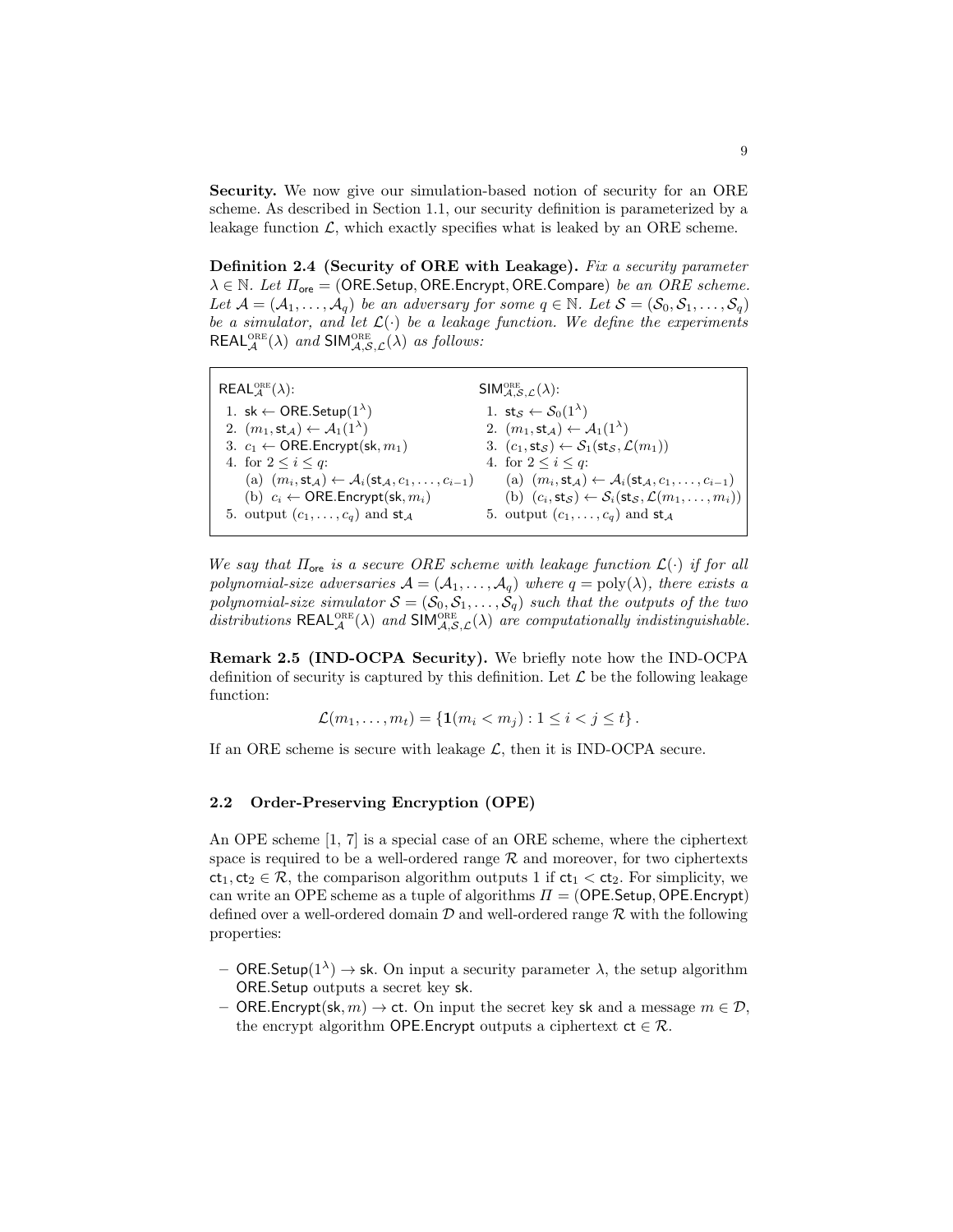Correctness. An OPE scheme  $\Pi = (OPE \text{.Setup}, OPE \text{.}$  Correctness. An OPE scheme  $\Pi = (OPE \text{.Setup}, OPE \text{.}$ ordered domain  $D$  and well-ordered range  $R$  is correct if  $sk \leftarrow$  OPE. Setup $(1^{\lambda})$ , and all messages  $m_1, m_2 \in \mathcal{D}$ ,

 $m_1 < m_2 \qquad \Longleftrightarrow \qquad \text{OPE.}$ Encrypt(sk,  $m_1$ )  $<$  OPE. Encrypt(sk,  $m_2$ )

with overwhelming probability.

## <span id="page-9-1"></span>2.3 Composing OPE with ORE

By composing an ORE scheme with an OPE scheme, we obtain an ORE scheme whose security is at least as strong as the security of the underlying OPE scheme. Let  $\Pi_{ope} = ($ OPE.Setup, OPE.Encrypt) be an OPE scheme and  $\Pi_{ope}^{in} =$ (ORE<sup>in</sup>.Setup, ORE<sup>in</sup>.Encrypt, ORE<sup>in</sup>.Compare) be an ORE scheme. Consider the following composed construction  $\Pi_{\text{ore}} = (\text{ORE}.\text{Setup}, \text{ORE}.\text{Energy}, \text{ORE}.\text{Compare})$ of an ORE scheme with an OPE scheme:

- ORE.Setup(1<sup> $\lambda$ </sup>). The setup algorithm runs  $\mathsf{sk}_1 \leftarrow \mathsf{OPE}$ .Setup(1 $\lambda$ ) and  $\mathsf{sk}_2 \leftarrow$ ORE<sup>in</sup>.Setup(1<sup> $\lambda$ </sup>). The secret key is  $sk = (sk_1, sk_2)$ .
- ORE.Encrypt(sk, m). The encryption algorithm outputs ORE<sup>in</sup>. Encrypt(sk<sub>2</sub>, OPE.Encrypt $(\text{sk}_1, \text{m})$ ).
- ORE. Compare( $ct_1, ct_2$ ). The compare algorithm computes and outputs the value  $ORE^{in}$ . Compare $(ct_1, ct_2)$ .

Correctness of  $\Pi_{\text{ore}}$  follows immediately from the correctness of  $\Pi_{\text{ore}}^{\text{in}}$  and  $\Pi_{\text{ope}}$ . Furthermore, we note that under our simulation-based definition of security, the composed scheme  $\Pi_{\text{ore}}$  is at least as secure as  $\Pi_{\text{ope}}$ . This intuition is formalized in the following remark, whose proof follows immediately by construction.

<span id="page-9-3"></span>Remark 2.6 (Security of Composed Scheme). For any leakage function  $\mathcal{L}(\cdot)$ , if the OPE scheme  $\Pi_{\text{ope}}$  is secure with leakage function  $\mathcal{L}(\cdot)$ , then the ORE scheme  $\Pi_{\text{ore}}$  is also secure with leakage function  $\mathcal{L}(\cdot)$ .

#### <span id="page-9-0"></span>3 Main Construction

In this section, we give a construction of an ORE scheme for the set of n-bit positive integers with the following leakage function:

<span id="page-9-2"></span>
$$
\mathcal{L}_{f}(m_1, \dots, m_t) := \{ (\text{ind}_{\text{diff}}(m_i, m_j), \mathbf{1}(m_i < m_j)) : 1 \le i < j \le t \}, \tag{3.1}
$$

where  $\text{ind}_{\text{diff}}(x, y)$  gives the index of the first bit where x and y differ. If  $x = y$ , we set  $\text{ind}_{\text{diff}}(x, y) = n + 1$ . In other words, for  $x \neq y$ , if  $x = x_1 \cdots x_n$  and  $y = y_1 \cdots y_n$ , then  $\text{ind}_{\text{diff}}(x, y)$  is the smallest index  $\ell \in [n]$  for which  $x_{\ell} \neq y_{\ell}$ .

**Construction.** Fix a security parameter  $\lambda \in \mathbb{N}$ , and take an integer  $M \geq 3$ . Let  $F: \mathcal{K} \times ([n] \times \{0,1\}^{n-1}) \to \mathbb{Z}_M$  be a secure PRF. We define our ORE scheme  $\Pi_{\text{ore}} = (\text{ORE.Setup}, \text{ORE.Encrypt}, \text{ORE.Compare})$  as follows: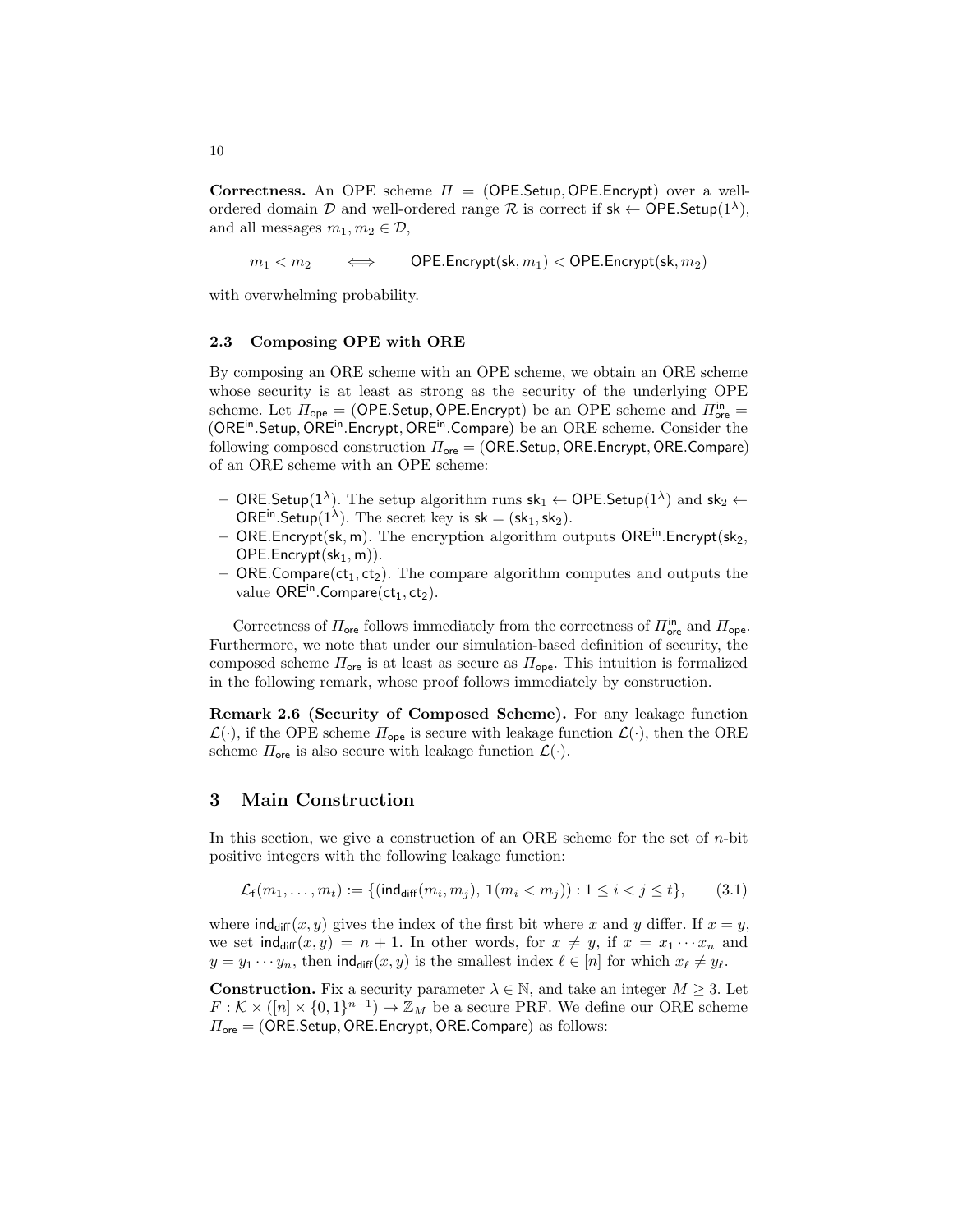- $-$  ORE. Setup(1<sup> $\lambda$ </sup>). The setup algorithm chooses a uniformly random PRF key k for F. The secret key is  $sk = k$ .
- ORE. Encrypt(sk, m). Let  $b_1 \cdots b_n$  be the binary representation of m and let  $sk = k$ . For each  $i \in [n]$ , the encryption algorithm computes

$$
u_i = F(k, (i, b_1 b_2 \cdots b_{i-1} || 0^{n-i})) + b_i \pmod{M},
$$

and outputs the tuple  $(u_1, u_2 \ldots, u_n)$ .

– ORE. Compare $(ct_1, ct_2)$ . The compare algorithm first parses

<span id="page-10-0"></span>
$$
ct1 = (u1, u2,..., un)
$$
  

$$
ct2 = (u'1, u'2,..., un),
$$

where  $u_1, \ldots, u_n, u'_1, \ldots, u'_n \in \mathbb{Z}_M$ . Let *i* be the smallest index where  $u_i \neq u'_i$ . If no such index exists, output 0. If such an index exists, output 1 if  $u'_i = u_i + 1$  $\pmod{M}$ , and 0 otherwise.

#### 3.1 Correctness and Security

We now show that the above ORE scheme  $\Pi_{\text{ore}}$  is correct and secure against the leakage function  $\mathcal{L}_{f}$  from Equation [\(3.1\)](#page-9-2). We give the proof of the following theorem in the full version of this paper [\[15\]](#page-17-14).

<span id="page-10-1"></span>**Theorem 3.1.** The ORE scheme  $\Pi_{\text{ore}}$  is correct.

Next, we state and prove the security theorem for  $\Pi_{\text{ore}}$ .

**Theorem 3.2.** The order-revealing encryption scheme  $\Pi_{\text{ore}}$  is secure with respect to leakage function  $\mathcal{L}_{f}$  (Definition [2.4\)](#page-8-0) under the PRF security of F.

*Proof.* Fix a security parameter  $\lambda$  and let  $\mathcal{A} = (\mathcal{A}_1, \dots, \mathcal{A}_q)$  where  $q = \text{poly}(\lambda)$  be an efficient adversary for the ORE security game (Definition [2.4\)](#page-8-0). To prove security, we give an efficient simulator  $S = (S_0, \ldots, S_q)$  for which the outputs of the distributions  $REAL_{\mathcal{A}}^{ORE}(\lambda)$  and  $SIM_{\mathcal{A},\mathcal{S},\mathcal{L}_{f}}^{ORE}(\lambda)$  are computationally indistinguishable.

We use a hybrid argument. We begin by defining the hybrid experiments:

- **Hybrid**  $H_0$ : This is the real experiment  $\mathsf{REAL}_{\mathcal{A}}^{\text{ORE}}(\lambda)$ .
- Hybrid  $H_1$ : Same as  $H_0$ , except during ORE. Setup, a random function  $f \stackrel{\text{R}}{\leftarrow}$  Funs $[(n] \times \{0,1\}^{n-1})$ ,  $\mathbb{Z}_M]$  is chosen. In all invocations of ORE. Encrypt, the function  $F(k, \cdot)$  is replaced by  $f(\cdot)$ .

Hybrids  $H_0$  and  $H_1$  are computationally indistinguishable under the PRF security of F. Thus, it suffices to show that there exists a simulator  $S$  such that the distribution of outputs in  $H_1$  is computationally indistinguishable from  $SIM_{\mathcal{A},\mathcal{S},\mathcal{L}_f}^{ORE}(\lambda)$ .

**Description of the simulator.** We now describe the simulator  $S = (S_0, \ldots, S_q)$ . First,  $S_0$  initializes an empty lookup tables  $\mathsf{L} : [q] \times [n] \to \mathbb{Z}_M$ . It then outputs  $st_S = L$ . Then, for each  $t \in [q]$ , after the adversary outputs a query  $m_t$ , the simulation algorithm  $S_t$  is invoked on input  $\mathsf{st}_{\mathcal{S}} = \mathsf{L}$  and  $\mathcal{L}_{\mathsf{f}}(m_1, \ldots, m_t)$ . In particular,  $\mathcal{L}_f(m_1,\ldots,m_t)$  contains the values  $\mathbf{1}(m_j < m_t)$  and  $\mathbf{ind}_{\text{diff}}(m_j, m_t)$ for all  $j \in [t-1]$ , where  $\text{ind}_{\text{diff}}(m_j, m_t)$  is the index of the first bit in  $m_j$  and  $m_t$ that differ. For each  $s \in [n]$ , there are three cases to consider: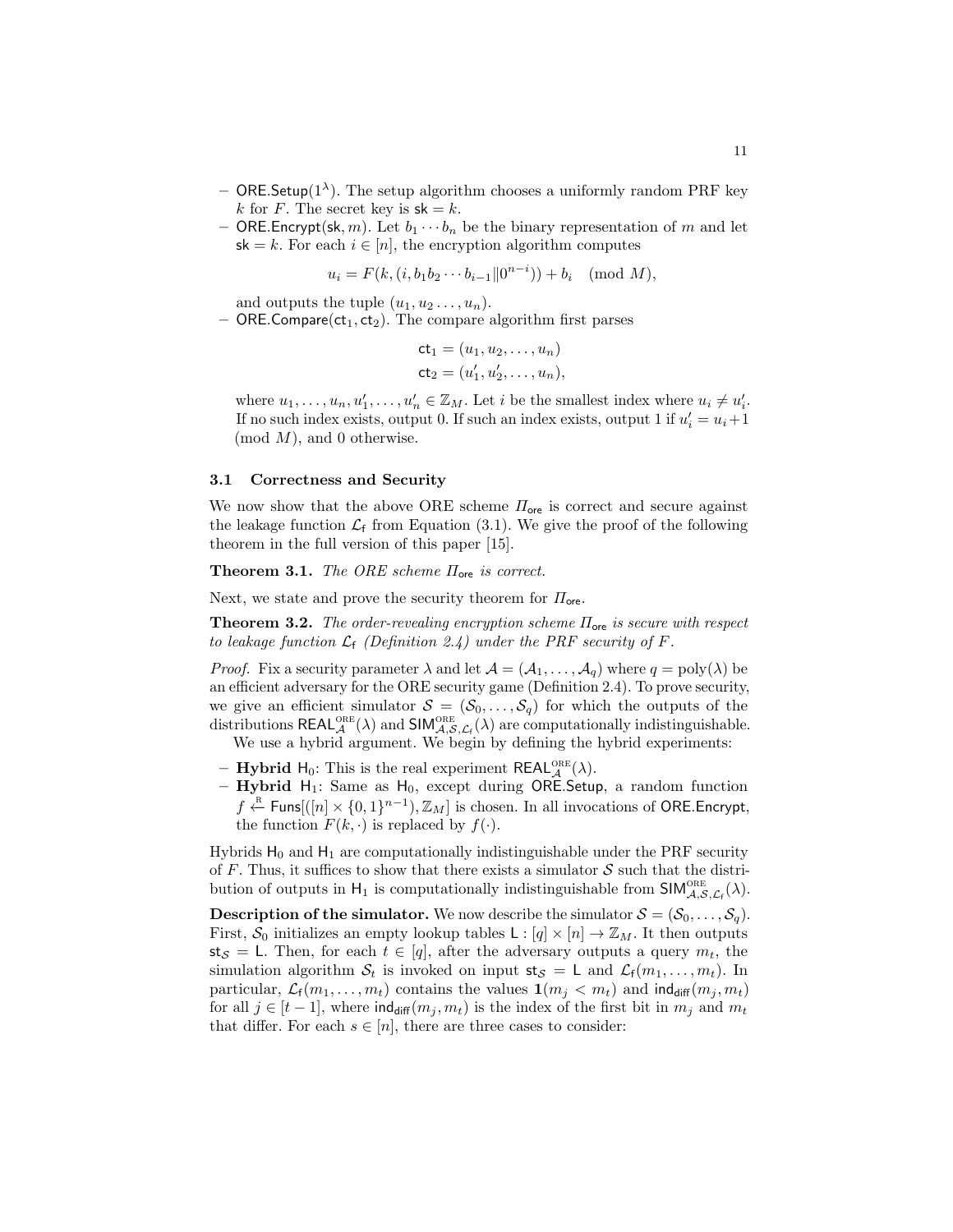- **Case 1:** There exists a  $j \in [t-1]$  such that  $\text{ind}_{diff}(m_j, m_t) > s$ . If there are multiple j for which  $\text{ind}_{\text{diff}}(m_j, m_t) > s$ , let j be the smallest one. Then, the simulator sets  $\overline{u}_s = \mathsf{L}(j, s)$ .
- **Case 2:** For each  $\ell \in [t-1]$ , ind<sub>diff</sub> $(m_{\ell}, m_t) \leq s$ , and there exists a j ∈ [t−1] for which ind<sub>diff</sub> $(m_j, m_t) = s$ . If there are multiple j for which ind<sub>diff</sub> $(m_j, m_t) = s$ , let j be the smallest one. Then, the simulator sets  $\overline{u}_s = \mathsf{L}(j, s) - (1-2\cdot 1(m_i <$  $(m_t)$  (mod M).
- **Case 3:** For each  $\ell \in [t-1]$ ,  $\text{ind}_{\text{diff}}(m_{\ell}, m_t) < s$ . In this case, the simulator samples  $y \stackrel{\text{R}}{\leftarrow} \mathbb{Z}_M$  and sets  $\overline{u}_s = y$ .

For each  $s \in [n]$ , the simulator adds the mapping  $(t, s) \mapsto \overline{u}_s$  to L. Finally, the simulator  $S_t$  outputs the ciphertext  $\overline{\mathsf{ct}}_t = (\overline{u}_1, \overline{u}_2, \dots, \overline{u}_n)$  and the updated state  $st_S = L$ . This completes the description of the simulator S.

Correctness of the simulation. We show that the simulator  $S = (S_0, \ldots, S_q)$ perfectly simulates the distribution in hybrid  $H_2$ . Let  $(ct_1, \ldots, ct_q)$  be the joint distribution of the ciphertexts output in hybrid  $H_2$ , and let  $(\overline{ct}_1, \ldots, \overline{ct}_q)$  be the joint distribution of the ciphertexts output by the simulator. We proceed inductively in the number of queries q. The base case  $(q = 0)$  follows trivially.

Suppose now that  $(ct_1, \ldots, ct_{t-1}) \equiv (\overline{ct}_1, \ldots, \overline{ct}_{t-1})$  for some  $t \in [q]$ . We show that the statement holds for  $t + 1$ . Consider the distributions of  $ct_t$  and  $\overline{\mathsf{ct}}_t$ . First, for any  $j \in [t]$ , write ciphertext  $\mathsf{ct}_j$  as  $(u_{j,1}, u_{j,2}, \ldots, u_{j,n})$  and  $\overline{\mathsf{ct}}_j$  as  $(\overline{u}_{j,1}, \overline{u}_{j,2}, \ldots, \overline{u}_{j,n}).$  In addition, for  $j \in [t]$ , we write  $b_{j,s}$  to denote the s<sup>th</sup> bit of  $m_j$ . For each  $s \in [n]$ , we consider three cases:

– **Case 1:** There exists a  $j \in [t-1]$  such that  $\text{ind}_{\text{diff}}(m_j, m_t) > s$ . If there are multiple j for which  $\text{ind}_{\text{diff}}(m_i, m_t) > s$ , let j be the smallest one. This means that  $m_j$  and  $m_t$  share a prefix of length at least s. Let  $p \in \{0,1\}^{s-1}$  be the first  $s - 1$  bits of this common prefix. Then, in hybrid  $H_1$ , we have

$$
u_{t,s} = f(s,p||0^{n-s}) + b_{t,s} = u_{j,s}.
$$

In the simulation,  $\overline{u}_{t,s} = \mathsf{L}(j,s) = \overline{u}_{j,s}$ . Since  $j < t$ , we conclude from the induction hypothesis that  $u_{t,s}$  and  $\overline{u}_{t,s}$  are identically distributed.

– **Case 2:** For each  $\ell \in [t-1]$ , ind<sub>diff</sub> $(m_{\ell}, m_t) \leq s$ , and there exists a j ∈ [t − 1] such that  $\text{ind}_{\text{diff}}(m_j, m_t) = s$ . If there are multiple j for which  $\text{ind}_{\text{diff}}(m_j, m_t) =$ s, let j be the smallest one. This means that  $m_j$  and  $m_t$  share a prefix  $p \in \{0,1\}^{s-1}$  of length  $s-1$ . Then, in hybrid  $H_1$ , we have

$$
u_{t,s} = f(s,p \| 0^{n-s}) + b_{t,s} \pmod{M}.
$$

In the simulation,

$$
\overline{u}_{t,s} = \mathsf{L}(j,s) - (1 - 2 \cdot \mathbf{1}(m_j < m_t)) = \overline{u}_{j,s} - (1 - 2 \cdot \mathbf{1}(m_j < m_t)) \pmod{M}.
$$

In hybrid  $H_2$ ,  $u_{j,s} = f(s,p||0^{n-s}) + b_{j,s}$ . By assumption,  $b_{j,s} \neq b_{t,s}$ , so we can write  $b_{t,s} = b_{j,s} - (1 - 2 \cdot \mathbf{1}(m_j < m_t))$ . Thus, in hybrid  $H_2$ , we have

$$
u_{t,s} = f(s, p \| 0^{n-s+1}) + b_{t,s} = u_{j,s} - (1 - 2 \cdot \mathbf{1}(m_j < m_t)) \pmod{M}.
$$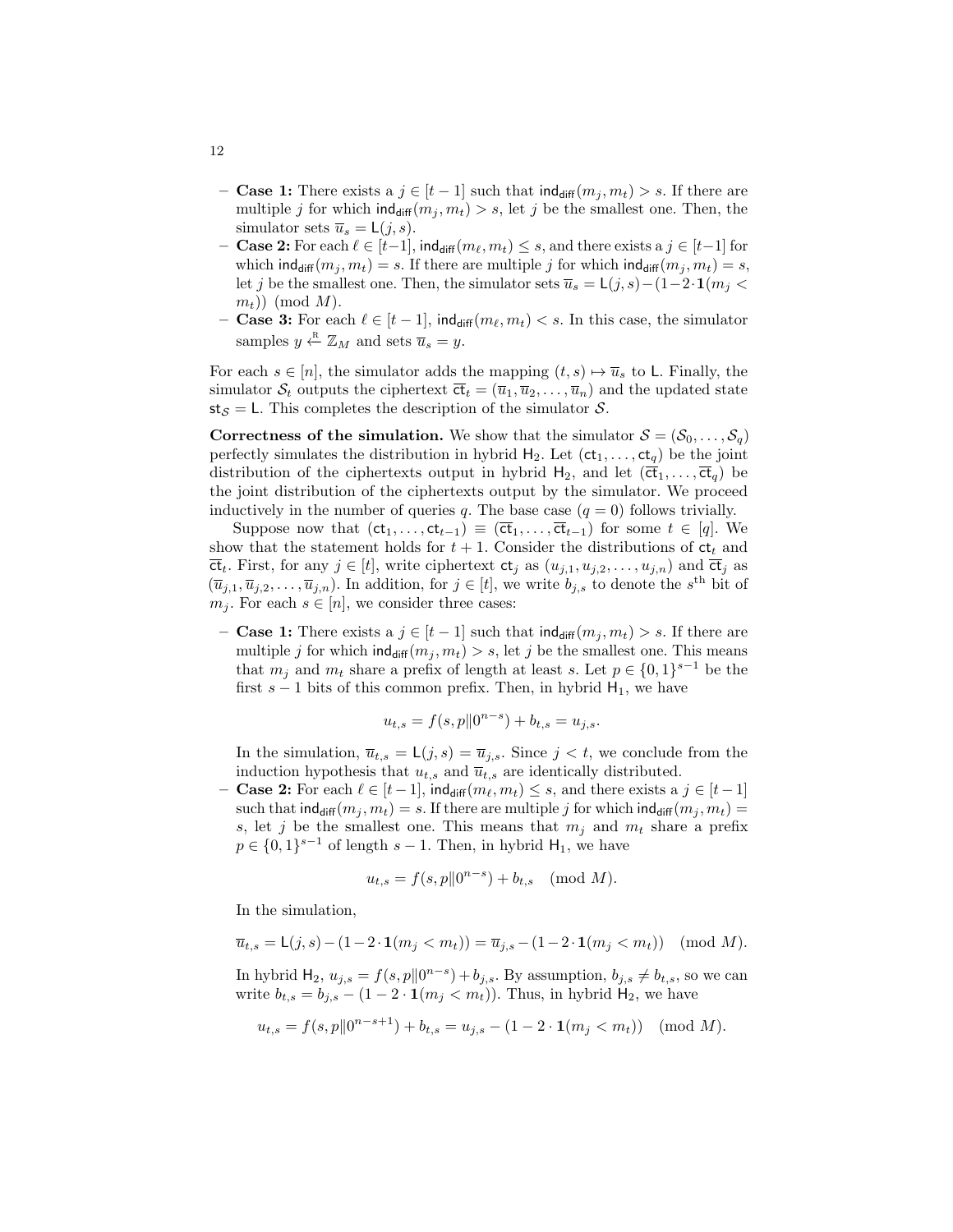By the inductive hypothesis,  $u_{j,s}$  and  $\overline{u}_{j,s}$  are identically distributed, so we conclude that  $u_{t,s}$  and  $\overline{u}_{t,s}$  are identically distributed.

- Case 3: For each  $\ell \in [t-1]$ , ind<sub>diff</sub> $(m_{\ell}, m_t) < s$ . Let  $p \in \{0, 1\}^{s-1}$  be the first  $s - 1$  bits of  $m_t$ . In hybrid  $H_1$ , we have

$$
u_{t,s} = f(s, p \| 0^{n-s}) + b_{t,s} \pmod{M},
$$

while in the simulation  $\bar{u}_{t,s}$  is a uniformly random string. By assumption, none of the messages  $m_1, \ldots, m_{t-1}$  begin with the prefix p. Since f is a truly random function, the value of  $f(s,p||0^{n-s})$  is uniform in  $\mathbb{Z}_M$  and independent of all other ciphertexts. Thus,  $u_{t,s}$  and  $\overline{u}_{t,s}$  are identically distributed.

We conclude that for all  $s \in [n]$ ,  $u_{t,s} \equiv \overline{u}_{t,s}$ . Since the components of each ciphertext are constructed independently in both hybrid  $H_1$  and in the simulation, this suffices to show that  $ct_t$  and  $\overline{ct}_t$  are identically distributed. The claim then follows by induction on t.

**Space usage.** The order-revealing encryption scheme  $\Pi_{\text{ore}}$  on *n*-bit inputs produces encryptions of size  $\lceil n \cdot \log_2 M \rceil$ . By setting  $M = 3$ , an encryption of an *n*-bit message under  $\Pi_{\text{ore}}$  consists of only  $\lceil n \cdot \log_2 3 \rceil \approx 1.59 n$  bits. In the full version, we describe a "d-ary" generalization of  $\Pi_{\text{ore}}$  that further reduces the size of the ciphertexts in the ORE scheme, but with a slight loss in security. Specifically, we construct an ORE scheme where an encryption of an n-bit message has length approximately  $n \cdot \log_d(2d-1)$  for any integer  $d \geq 2$ . Since  $\log_d(2d-1)$  is a monotonically decreasing function in  $d$ , larger values of  $d$  yield shorter ciphertexts, but increased leakage.

#### <span id="page-12-0"></span>3.2 Conversion to OPE

In this section, we explain how to convert  $\Pi_{\text{ore}}$ , an ORE scheme, into an OPE scheme. This means that ciphertexts of the resulting OPE scheme can be compared using the normal comparison function on numbers. To do this, we apply a simple transformation of any ciphertext ct of  $\Pi_{\text{ore}}$  into a number c that lies in the range  $[0, M<sup>n</sup> - 1]$  for which direct numeric comparisons of two numbers  $c_1$  and  $c_2$  reveal the order relation of the underlying plaintexts.

Recall that in  $\Pi_{\text{ore}}$ , ciphertexts are of the form  $\mathsf{ct} = (u_1, u_2, \ldots, u_n)$ , where for each  $i \in [n]$ ,  $u_i$  lies in the range  $\mathbb{Z}_M$ . The ciphertext in the resulting OPE scheme is taken to be the  $\lceil n \cdot \log_2 M \rceil$ -bit number

<span id="page-12-1"></span>
$$
c = \sum_{i=1}^{n} u_i \cdot M^{n-i} \qquad \in [0, M^n - 1]. \tag{3.2}
$$

Intuitively, we view  $u_1u_2\cdots u_n$  as a base-M representation of the OPE ciphertext. Correctness follows similarly to  $\Pi_{\text{ore}}$ , except here, there is a non-zero probability of error (as opposed to  $\Pi_{\text{ore}}$  where correctness held with probability 1). We claim that for any two messages  $m_1, m_2 \in [0, 2<sup>n</sup> - 1],$ 

$$
m_1 < m_2 \qquad \Longleftrightarrow \qquad c_1 < c_2
$$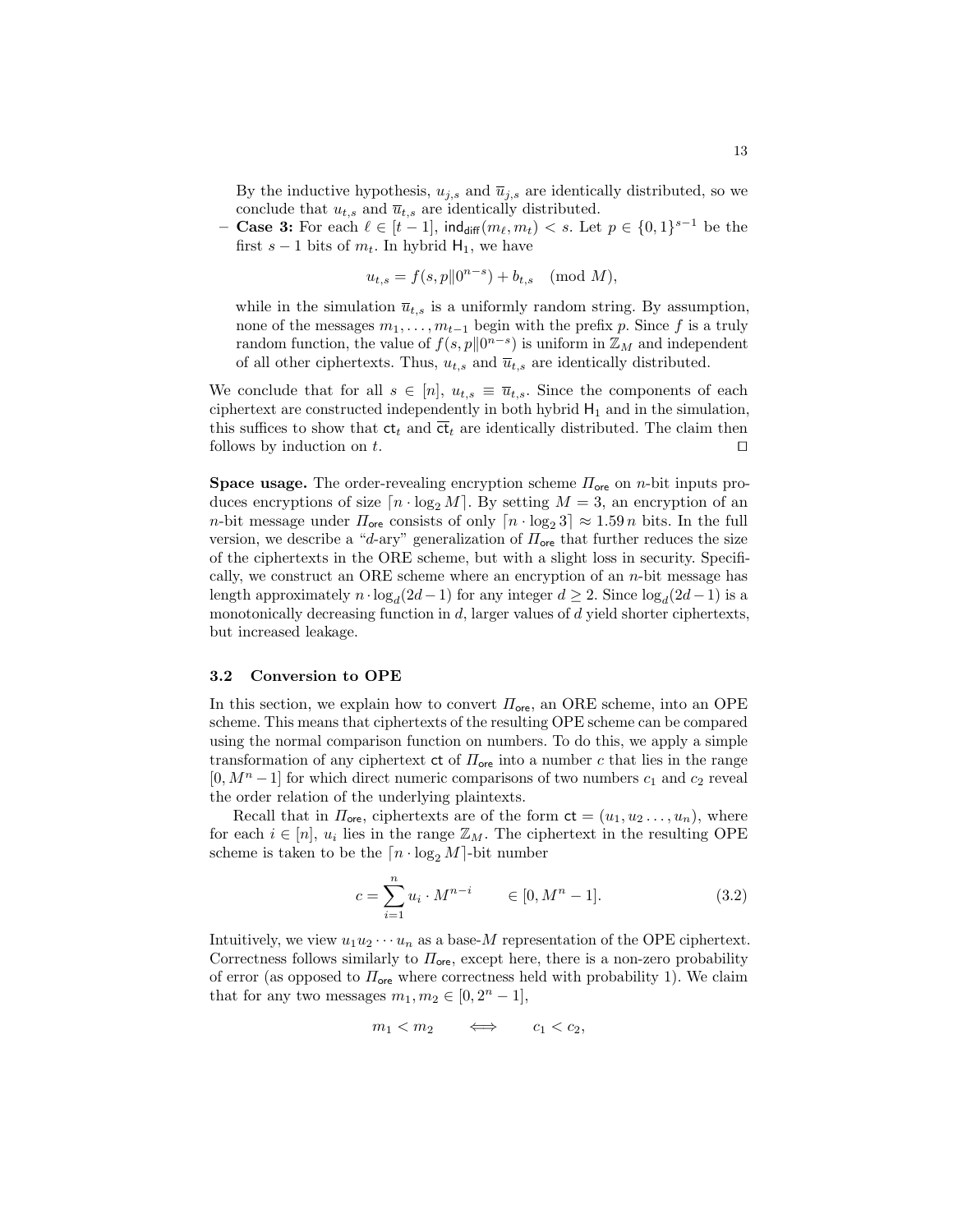with probability  $1 - 1/M$ , where  $c_1, c_2 \in [0, M^n - 1]$  are the ciphertexts obtained by first invoking ORE. Encrypt on  $m_1, m_2$ , respectively, and then applying the transformation in Equation [\(3.2\)](#page-12-1). To see this, let  $i \in [n]$  be the first bit position on which  $m_1$  and  $m_2$  differ. Observe that the numeric comparison of the OPE ciphertexts behaves identically as the ORE comparison procedure, except when the output of the PRF on the first  $i-1$  bits of the messages is the value  $M-1$ .<sup>[10](#page-0-0)</sup> However, by PRF security, this event happens with probability  $1/M$ , and thus, correctness holds with probability  $1 - 1/M$ . For instance, if  $M = 2^{\lambda}$  (that is,  $\lambda$ ) bits), correctness holds with overwhelming probability. For practical scenarios, it may be suitable to only take  $M \approx 2^{40}$  (the failure probability in this case is  $2^{-40}$ ).

Security of the resulting OPE scheme follows identically from security of  $\Pi_{\text{ore}}$ , as the transformation from ciphertexts  $ct$  to numbers  $c$  is bijective. We note that while this scheme is order-preserving, it does not behave like a random order-preserving function, and thus, does not inherit the security limitations associated with such OPE schemes [\[8\]](#page-17-2). In fact, our simulation-based security model and associated security theorem (Theorem [3.1\)](#page-10-1) enables us to precisely specify the information leakage in this order-preserving encryption scheme.

In the full version, we describe a "d-ary" generalization of  $\Pi_{\text{ore}}$ . While this generalization does not reduce the size of the resulting ciphertexts in the ORE scheme, it does yield shorter ciphertexts in the OPE instantiation (by approximately a  $\log_2 d$  multiplicative factor), with a slight loss in security. Correctness in this generalized scheme holds with probability  $1 - d/M$ .

## 4 Comparison to Existing OPE Schemes

We now compare the leakage of our order-revealing encryption scheme to that of existing order-preserving encryption schemes by Boldyreva et al. [\[7,](#page-17-1) [8\]](#page-17-2). As explained in Section [2.3,](#page-9-1) composing any existing OPE scheme with an ORE scheme results in a new ORE scheme which is at least as secure as the underlying OPE scheme.<sup>[11](#page-0-0)</sup> In this section, we show that even *without* the composition, our construction still achieves stronger security according to the metrics proposed by Boldyreva et al.

The security definition achieved by an order-preserving encryption scheme is that the encryption function behaves like a random order-preserving function (ROPF) from the plaintext space to the ciphertext space. While this definition has the same flavor as that for PRFs, the behavior of a truly random function is very different from that of a random order-preserving function. In particular, the output of an order-preserving function is not independent of its input, and

<sup>&</sup>lt;sup>10</sup>If no reduction modulo  $M$  occurs in the ORE. Encrypt encryption, then numerically comparing the transformed ciphertexts is identical to evaluating the ORE.Compare procedure (since all relations hold over the integers).

 $11$ In most cases, the security of the composed scheme is strictly greater than that of the base OPE scheme since our ORE construction provides semantic security for a single ciphertext, whereas existing OPE schemes generally do not.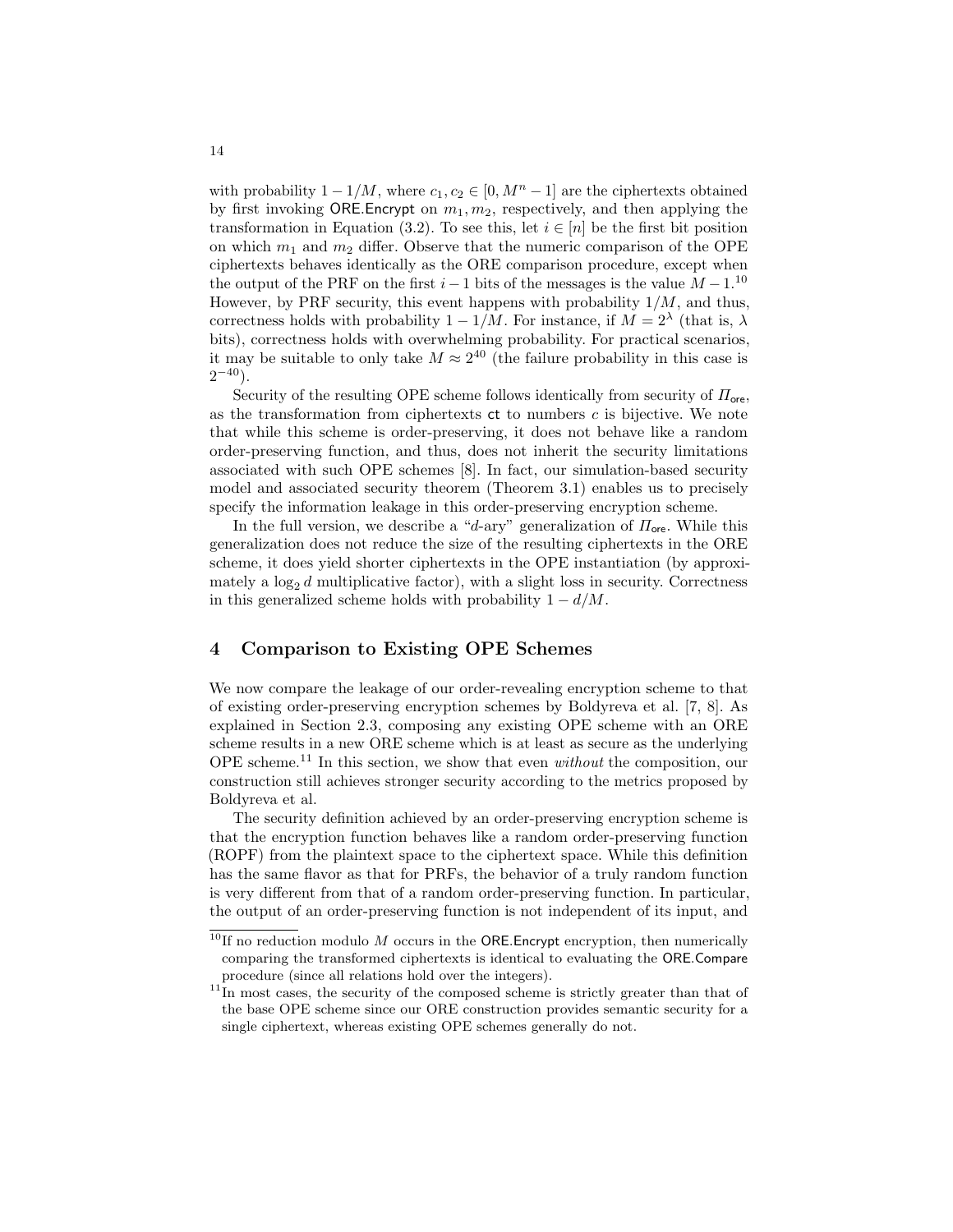thus, reveals some information about the input. It turns out that quantifying the exact information leakage is a non-trivial task in general. However, under certain assumptions (for example, if the messages are drawn from a uniform distribution), it is possible to obtain concrete upper bounds on the information leakage [\[8\]](#page-17-2). In particular, Boldyreva et al. propose two security notions, window one-wayness and window distance one-wayness, to analyze the security of an OPE scheme. In our setting, the nature of our security definition allows us to analyze the construction under a more generalized set of definitions compared to [\[8\]](#page-17-2). We present our analysis for window one-wayness here, and defer the analysis of window distance one-wayness to the full version.

#### 4.1 One-Wayness

One of the most basic requirements of an encryption scheme is that it is oneway. Given a ciphertext, an adversary that does not have the secret key should not be able to recover the underlying message. In the standard definition of one-wayness [\[27\]](#page-18-6), the adversary is given the encryption of a random message, and its goal is to guess the message. This is a very weak notion of security, and even if an encryption is one-way, the adversary might still be able to deduce nontrivial information about the message given only the ciphertext. To address this, Boldyreva et al. [\[7\]](#page-17-1) introduce a more general notion of one-wayness where the adversary is allowed to guess a contiguous interval (a window) in the one-wayness challenge. The adversary succeeds if the message is contained within the interval. Moreover, the adversary is given multiple encryptions (of random messages) and succeeds if it outputs an interval that contains at least one of the messages.

The notion of window one-wayness is useful for arguing that an adversary does not learn many of the most significant bits of the message, but if all bits of the message are equally sensitive, then this definition is less useful. In our work, we present a more general definition of one-wayness, where instead of outputting an interval, the adversary is allowed to specify a set of guesses. To allow the adversary to specify a super-polynomially-sized set of guesses, we instead require the adversary to submit a circuit C that encodes its set  $(C(x) = 1$  if and only if  $x$  is in the set). By requiring that the circuit encodes a contiguous interval, we recover the window one-wayness definition by Boldyreva et al. [\[8\]](#page-17-2). We now give our generalized definition.

Definition 4.1 (Generalized One-Wayness). Fix a plaintext space  $\mathcal D$  and let  $\Pi$  = (ORE.Setup, ORE.Encrypt, ORE.Compare) be an ORE over D. The  $(r, z)$ generalized one-wayness advantage of an adversary  $A$  against  $\Pi$  is given by

$$
\mathsf{Adv}_{r,z,\varPi}^{\mathsf{gow}}(\mathcal{A}) \stackrel{\mathsf{def}}{=} \Pr[\mathsf{Expt}_{r,z,\varPi,\mathcal{A}}^{\mathsf{gow}}(1^\lambda) = 1],
$$

where the  $(r, z)$ -generalized one-wayness experiment  $\text{Expt}_{r, z, \Pi, \mathcal{A}}^{\text{gow}}(1^{\lambda})$  is defined as follows: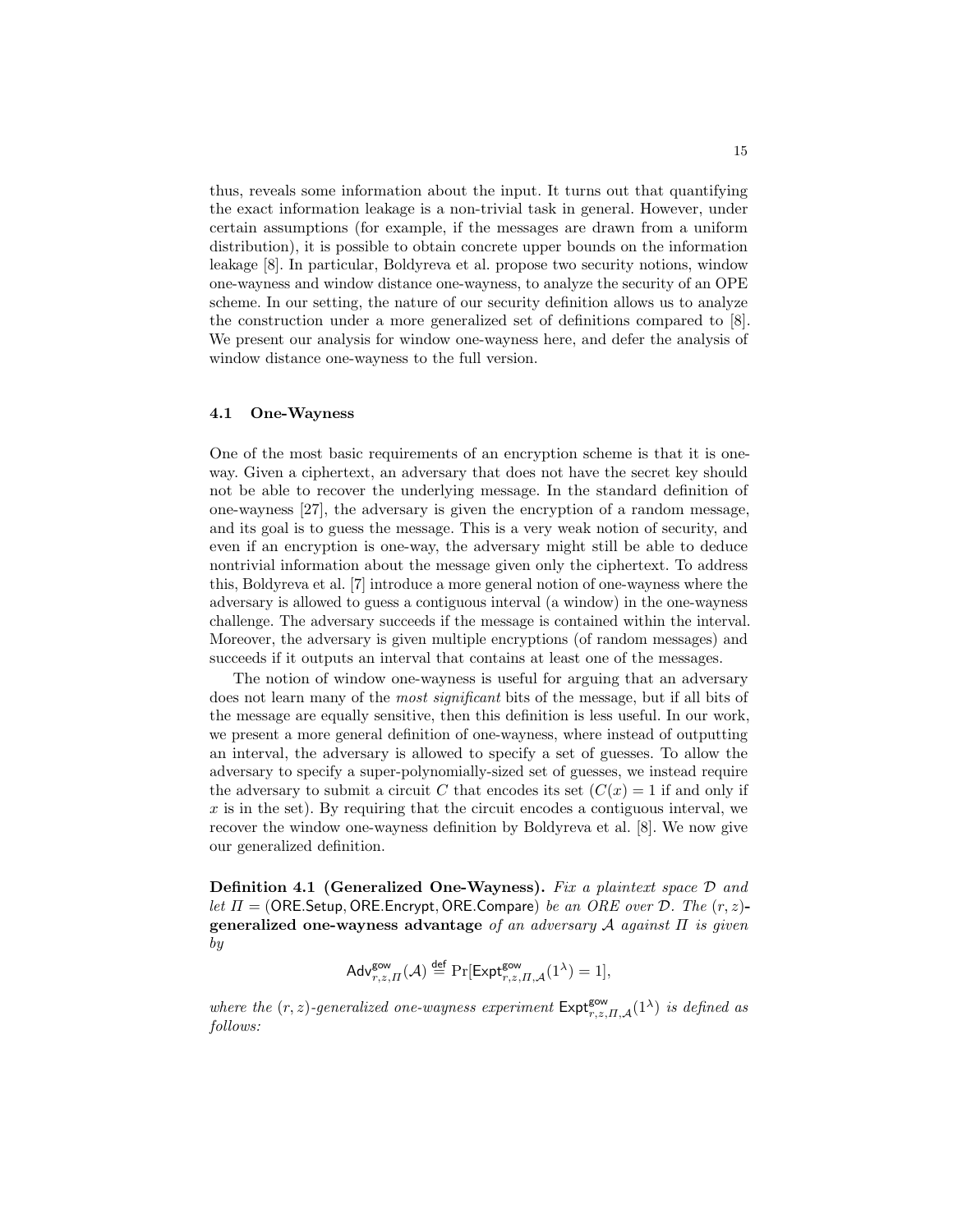Experiment  $\text{Expt}_{r,z,\Pi,\mathcal{A}}^{\text{gow}}(1^{\lambda})$ :

1. sk  $\leftarrow$  ORE.Setup $(1^{\lambda})$ 

- 2. sample  $m_1, \ldots, m_z$  uniformly from  $\mathcal D$  without replacement
- 3. for  $i \in [z]$ ,  $ct_i \leftarrow$  ORE. Encrypt(sk,  $m_i$ )
- 4.  $C \leftarrow \mathcal{A}(\mathsf{ct}_1, \dots, \mathsf{ct}_z)$ , where  $C : \mathcal{D} \rightarrow \{0, 1\}$  is a circuit of size poly $(\lambda)$
- 5. output 1 if  $C(m_i) = 1$  for some  $i \in [z]$  and  $|\{x \in \mathcal{D} : C(x) = 1\}| \leq r$ ; otherwise, output 0

Remark 4.2 (Comparison with Existing One-Wayness Notions). By restricting the parameters  $(r, z)$  and the classes of circuits the adversary is allowed to output, Definition [4.1](#page-6-0) captures many existing notions of one-wayness. For example, when  $r = z = 1$ , we recover the usual notion of one-wayness [\[27\]](#page-18-6). When the underlying plaintext space is the ring  $\mathbb{Z}_M$  for some integer M and we require that the circuit output by the adversary encodes a contiguous interval of length at most r in  $\mathbb{Z}_M$ , our definition corresponds to the notion of window one-wayness introduced by Boldyreva et al. [\[8\]](#page-17-2).

We now state our security theorem, but defer the proof to the full version.

**Theorem 4.3.** Fix a security parameter  $\lambda$  and a plaintext space  $\{0,1\}^n$  where  $n = \omega(\log \lambda)$ . Let  $\Pi_{\text{ore}}$  be the ORE scheme given at the beginning of Section [3.](#page-9-0) Then, for any constant  $\varepsilon \in (0,1]$ , any  $z = \text{poly}(\lambda)$ , and all efficient adversaries A,

<span id="page-15-0"></span>
$$
\mathsf{Adv}_{r,z,\varPi_{\mathrm{ore}},\mathcal{A}}^{\mathrm{gow}}(1^{\lambda}) = \mathrm{negl}(\lambda),
$$

where  $r = 2^{n(1-\varepsilon)}$ .

Comparison to existing schemes. When discussing the notion of one-wayness, we will always assume that the message-space is super-polynomial in the security parameter. Otherwise, the trivial adversary that just guesses a random point in the message space will succeed with non-negligible probability.

In [\[8\]](#page-17-2), Boldyreva et al. give an upper bound on the one-wayness advantage of any (possibly computationally unbounded) adversary  $A$  against a random orderpreserving function ROPF. This corresponds to setting  $r = 1$  in our definition. They show [\[8,](#page-17-2) Theorem 4.1] that for  $z = \text{poly}(\lambda)$ ,  $\text{Adv}_{1,z,\text{ROPF},\mathcal{A}}^{\text{gow}} = \text{negl}(\lambda)$ . The same statement holds for our ORE construction assuming a computationally bounded adversary: simply instantiate Theorem [4.3](#page-15-0) with  $\varepsilon = 1$ .

In addition to giving an upper bound on an adversary's ability to guess the plaintext from the ciphertext, Boldyreva et al. also give a lower bound on the advantage for the case when  $r$  is large. In particular, they exhibit an efficient adversary A against an ROPF such that  $\text{Adv}_{r,z,\text{ROPF},\mathcal{A}}^{gow}(1^{\lambda}) = 1 - 2e^{-b^2/2}$  for a constant b when  $r = O(\sqrt{2^n})$  and for any z [\[8,](#page-17-2) Theorem 4.2].<sup>[12](#page-0-0)</sup> In other words,

 $12$ Strictly speaking, the adversary they describe is for the window one-wayness experiment, but any adversary that succeeds in the window one-wayness experiment also succeeds in the generalized one-wayness experiment (Definition [4.1\)](#page-6-0).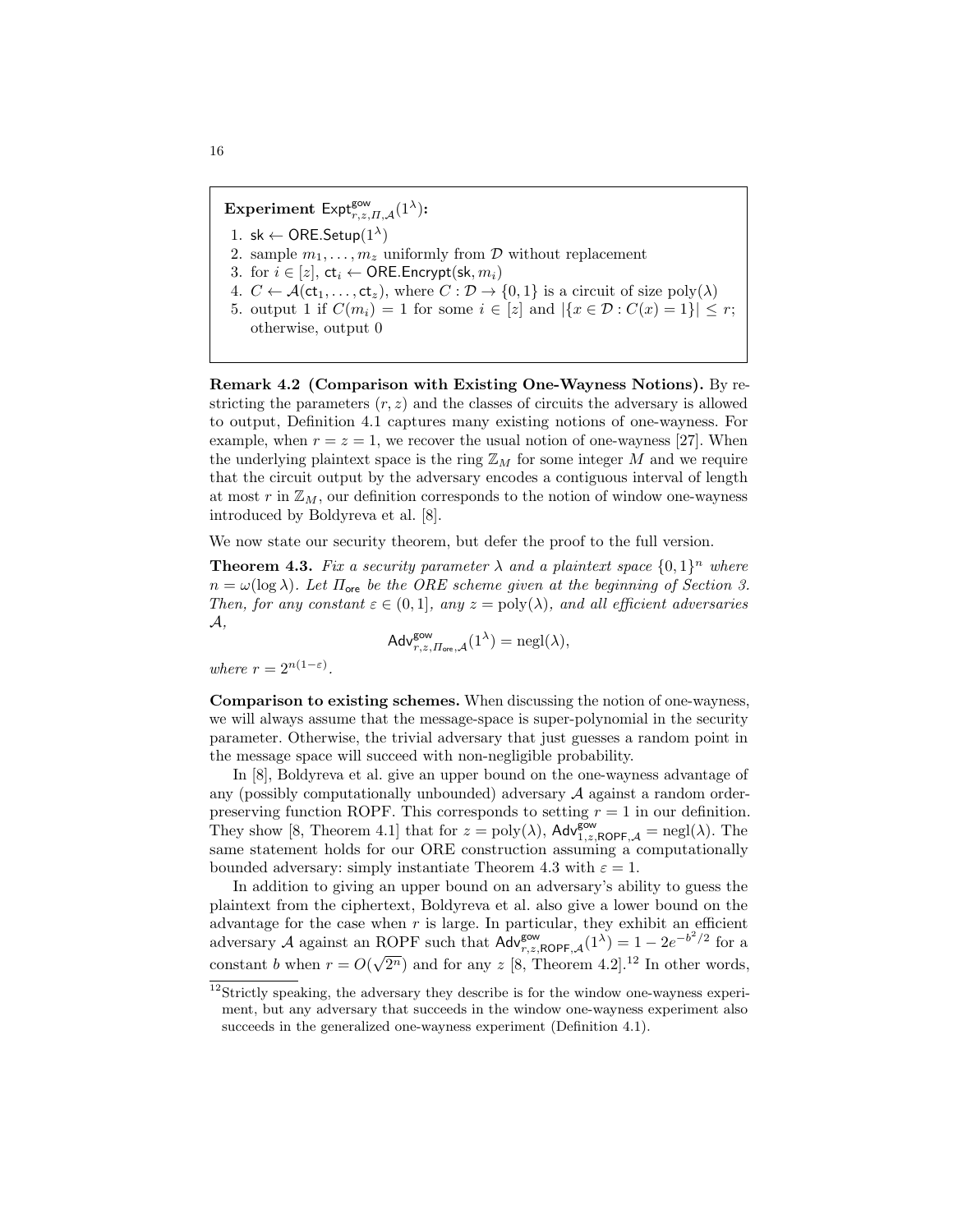the authors describe a concrete adversary that is able to break the generalized one-wayness of any POPF-CCA-secure scheme (with probability close to 1) if the adversary is allowed to specify a set with  $r = O(\sqrt{2^n})$  elements, even when  $z = 1$ . An intuitive way to understand this result is that given the output of an ROPF, an adversary can deduce roughly half of the bits of the associated input. In contrast, in our ORE scheme, if the adversary only sees a polynomial number of ciphertexts  $(z = \text{poly}(\lambda))$ , then invoking Theorem [4.3](#page-15-0) with  $\varepsilon = 1/2$ , we have that for all efficient adversaries A,  $\mathsf{Adv}_{r,z,\Pi_{\text{ore}},\mathcal{A}}^{\text{gow}}(1^{\lambda}) = \text{negl}(\lambda)$  where  $r = \sqrt{2^n}$ . In fact, as Theorem [4.3](#page-15-0) demonstrates, the adversary's advantage remains negligible even if we further increase the size of the sets the adversary is allowed to submit.

Intuitively, our results show that if the adversary only sees a polynomial number of ciphertexts, then it does not learn any constant fraction  $\varepsilon$  of the bits in the underlying plaintext from each ciphertext. In contrast, with an ROPF, and correspondingly, any OPE scheme that realizes a ROPF, each ciphertext alone leaks half of the most-significant bits of the underlying plaintext.

Similarly, while the OPE scheme by Teranishi et al. [\[47\]](#page-19-4) can be shown to hide any constant fraction of the least significant bits of the plaintext, no such guarantee exists for the other bits of the plaintext. Note though that the security notion proposed in [\[47\]](#page-19-4) is indistinguishability-based and hence, stronger than the one-wayness security notions. In fact, our basic ORE construction (by itself) does not achieve their indistinguishability-based definition. However, by composing our ORE construction with their OPE construction, we obtain a resulting ORE scheme which is strictly more secure, since it inherits the security properties of the underlying OPE scheme as well as semantic security for a single ciphertext (Section [2.3,](#page-9-1) Remark [2.6\)](#page-9-3).

### 5 Conclusions

In this work, we introduced a new notion of security for order-preserving, and more generally, order-revealing encryption. Our simulation-based security notion is defined with respect to a leakage function which precisely characterizes what the ciphertexts in the scheme leak about the underlying messages. We then give a practical order-revealing encryption scheme which achieves this security notion for a specific leakage function. By composing our ORE construction with existing OPE schemes, we obtain an ORE scheme with increased security. It is our hope that having a concrete leakage model will enable practitioners to make better-informed decisions on whether an ORE scheme is appropriate for their particular application. We conclude with several open problems:

- 1. Can we construct a practical ORE scheme with stronger security guarantees?
- 2. Can we reduce the ciphertext length of our ORE scheme while still maintaining a similar level of security?
- 3. Is it possible to build a practical ORE scheme with best-possible security from standard assumptions?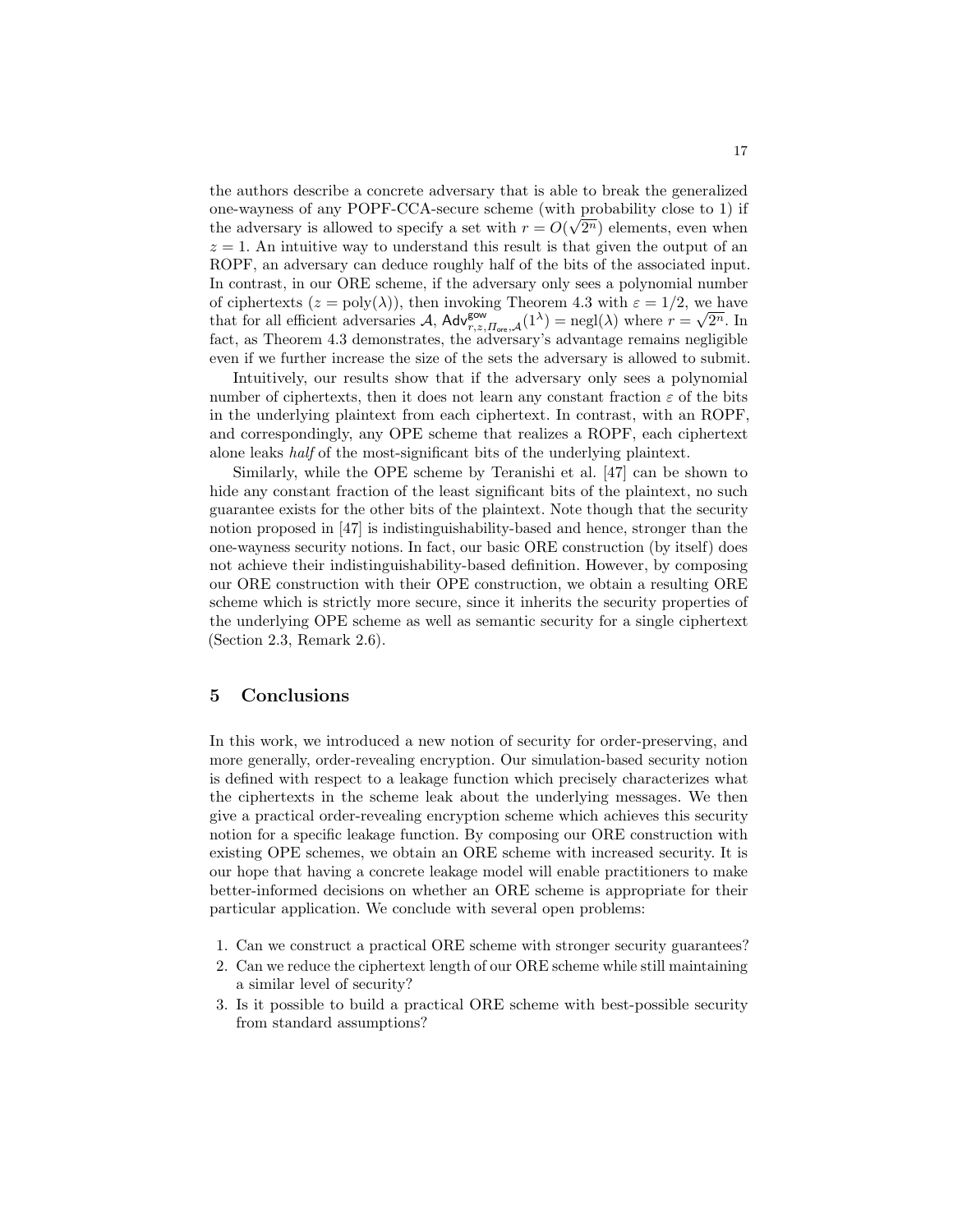## Acknowledgments

We would like to thank Sam Kim for helpful discussions about ORE, and Adam O'Neill for useful insights in shrinking the ciphertext size of our main construction. We also thank the anonymous reviewers for their helpful comments. This work was partially supported by an NSF Graduate Research Fellowship. Opinions, findings and conclusions or recommendations expressed in this material are those of the authors and do not necessarily reflect the views of Facebook.

## References

- <span id="page-17-0"></span>[1] Rakesh Agrawal, Jerry Kiernan, Ramakrishnan Srikant, and Yirong Xu. Orderpreserving encryption for numeric data. In SIGMOD, pages 563–574, 2004.
- <span id="page-17-8"></span>[2] Martin R. Albrecht, Pooya Farshim, Dennis Hofheinz, Enrique Larraia, and Kenneth G. Paterson. Multilinear maps from obfuscation. In TCC, 2016.
- <span id="page-17-5"></span>[3] Prabhanjan Ananth and Abhishek Jain. Indistinguishability obfuscation from compact functional encryption. In CRYPTO, pages 308–326, 2015.
- <span id="page-17-13"></span>[4] Benny Applebaum and Zvika Brakerski. Obfuscating circuits via composite-order graded encoding. In TCC, pages 528–556, 2015.
- <span id="page-17-12"></span>[5] Boaz Barak, Sanjam Garg, Yael Tauman Kalai, Omer Paneth, and Amit Sahai. Protecting obfuscation against algebraic attacks. In EUROCRYPT, pages 221–238, 2014.
- <span id="page-17-11"></span>[6] Carsten Binnig, Stefan Hildenbrand, and Franz Färber. Dictionary-based orderpreserving string compression for main memory column stores. In ACM SIGMOD, pages 283–296, 2009.
- <span id="page-17-1"></span>[7] Alexandra Boldyreva, Nathan Chenette, Younho Lee, and Adam O'Neill. Orderpreserving symmetric encryption. In EUROCRYPT, pages 224–241, 2009.
- <span id="page-17-2"></span>[8] Alexandra Boldyreva, Nathan Chenette, and Adam O'Neill. Order-preserving encryption revisited: Improved security analysis and alternative solutions. In CRYPTO, pages 578–595, 2011.
- <span id="page-17-3"></span>[9] Dan Boneh, Kevin Lewi, Mariana Raykova, Amit Sahai, Mark Zhandry, and Joe Zimmerman. Semantically secure order-revealing encryption: Multi-input functional encryption without obfuscation. In EUROCRYPT, pages 563–594, 2015.
- <span id="page-17-7"></span>[10] Dan Boneh and Alice Silverberg. Applications of multilinear forms to cryptography. Contemporary Mathematics, 324(1):71–90, 2003.
- <span id="page-17-9"></span>[11] Dan Boneh, David J. Wu, and Joe Zimmerman. Immunizing multilinear maps against zeroizing attacks. IACR Cryptology ePrint Archive, 2014:930, 2014.
- <span id="page-17-6"></span>[12] Zvika Brakerski, Ilan Komargodski, and Gil Segev. From single-input to multi-input functional encryption in the private-key setting. IACR Cryptology ePrint Archive, 2015:158, 2015.
- <span id="page-17-10"></span>[13] Mark Bun and Mark Zhandry. Order-revealing encryption and the hardness of private learning. IACR Cryptology ePrint Archive, 2015:417, 2015.
- <span id="page-17-4"></span>[14] Yan-Cheng Chang and Michael Mitzenmacher. Privacy preserving keyword searches on remote encrypted data. In ACNS, pages 442–455, 2005.
- <span id="page-17-14"></span>[15] Nathan Chenette, Kevin Lewi, Stephen A. Weis, and David J. Wu. Practical order-revealing encryption with limited leakage. IACR Cryptology ePrint Archive, 2015:1125, 2015.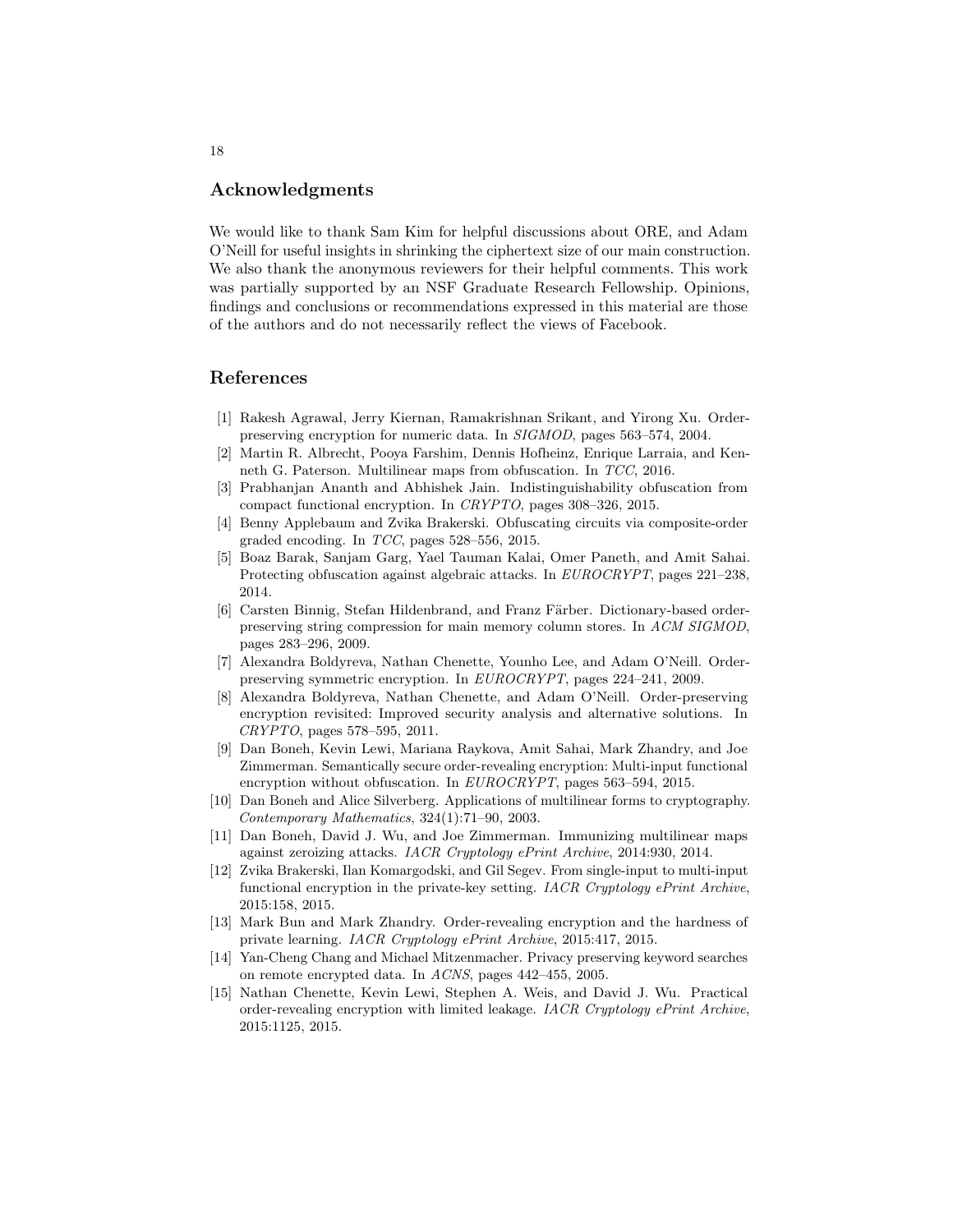- <span id="page-18-11"></span>[16] Jung Hee Cheon, Kyoohyung Han, Changmin Lee, Hansol Ryu, and Damien Stehl´e. Cryptanalysis of the multilinear map over the integers. In EUROCRYPT, pages 3–12, 2015.
- <span id="page-18-14"></span>[17] Jung Hee Cheon, Changmin Lee, and Hansol Ryu. Cryptanalysis of the new CLT multilinear maps. IACR Cryptology ePrint Archive, 2015:934, 2015.
- <span id="page-18-15"></span>[18] Jean-Sébastien Coron. Cryptanalysis of GGH15 multilinear maps, 2015.
- <span id="page-18-12"></span>[19] Jean-Sébastien Coron, Craig Gentry, Shai Halevi, Tancrède Lepoint, Hemanta K. Maji, Eric Miles, Mariana Raykova, Amit Sahai, and Mehdi Tibouchi. Zeroizing without low-level zeroes: New MMAP attacks and their limitations. In CRYPTO, pages 247–266, 2015.
- <span id="page-18-8"></span>[20] Jean-Sébastien Coron, Tancrède Lepoint, and Mehdi Tibouchi. Practical multilinear maps over the integers. In CRYPTO, pages 476–493, 2013.
- <span id="page-18-10"></span>[21] Jean-Sébastien Coron, Tancrède Lepoint, and Mehdi Tibouchi. New multilinear maps over the integers. In CRYPTO, pages 267–286, 2015.
- <span id="page-18-3"></span>[22] Reza Curtmola, Juan A. Garay, Seny Kamara, and Rafail Ostrovsky. Searchable symmetric encryption: improved definitions and efficient constructions. In ACM CCS, pages 79–88, 2006.
- <span id="page-18-7"></span>[23] Sanjam Garg, Craig Gentry, and Shai Halevi. Candidate multilinear maps from ideal lattices. In EUROCRYPT, pages 1–17, 2013.
- <span id="page-18-18"></span>[24] Sanjam Garg, Craig Gentry, Shai Halevi, Mariana Raykova, Amit Sahai, and Brent Waters. Candidate indistinguishability obfuscation and functional encryption for all circuits. In FOCS, pages 40–49, 2013.
- <span id="page-18-19"></span>[25] Sanjam Garg, Craig Gentry, Shai Halevi, and Mark Zhandry. Fully secure functional encryption without obfuscation. IACR Cryptology ePrint Archive, 2014:666, 2014.
- <span id="page-18-9"></span>[26] Craig Gentry, Sergey Gorbunov, and Shai Halevi. Graph-induced multilinear maps from lattices. In TCC, pages 498–527, 2015.
- <span id="page-18-6"></span>[27] Oded Goldreich. The Foundations of Cryptography - Volume 1, Basic Techniques. Cambridge University Press, 2001.
- <span id="page-18-1"></span>[28] Oded Goldreich, Shafi Goldwasser, and Silvio Micali. How to construct random functions (extended abstract). In FOCS, pages 464–479, 1984.
- <span id="page-18-2"></span>[29] Shafi Goldwasser, S. Dov Gordon, Vipul Goyal, Abhishek Jain, Jonathan Katz, Feng-Hao Liu, Amit Sahai, Elaine Shi, and Hong-Sheng Zhou. Multi-input functional encryption. In EUROCRYPT, pages 578–602, 2014.
- <span id="page-18-16"></span>[30] Shafi Goldwasser, Yael Tauman Kalai, Raluca A. Popa, Vinod Vaikuntanathan, and Nickolai Zeldovich. Reusable garbled circuits and succinct functional encryption. In STOC, pages 555–564, 2013.
- <span id="page-18-0"></span>[31] Shafi Goldwasser and Silvio Micali. Probabilistic encryption. J. Comput. Syst. Sci., 28(2):270–299, 1984.
- <span id="page-18-17"></span>[32] Sergey Gorbunov, Vinod Vaikuntanathan, and Hoeteck Wee. Functional encryption with bounded collusions via multi-party computation. In CRYPTO, pages 162–179, 2012.
- <span id="page-18-13"></span>[33] Yupu Hu and Huiwen Jia. Cryptanalysis of GGH map. IACR Cryptology ePrint Archive, 2015:301, 2015.
- <span id="page-18-20"></span>[34] Hasan Kadhem, Toshiyuki Amagasa, and Hiroyuki Kitagawa. A secure and efficient order preserving encryption scheme for relational databases. In KMIS, pages 25–35, 2010.
- <span id="page-18-5"></span>[35] Florian Kerschbaum. Frequency-hiding order-preserving encryption. In ACM CCS, pages 656–667, 2015.
- <span id="page-18-4"></span>[36] Florian Kerschbaum and Axel Schröpfer. Optimal average-complexity ideal-security order-preserving encryption. In ACM CCS, pages 275–286, 2014.